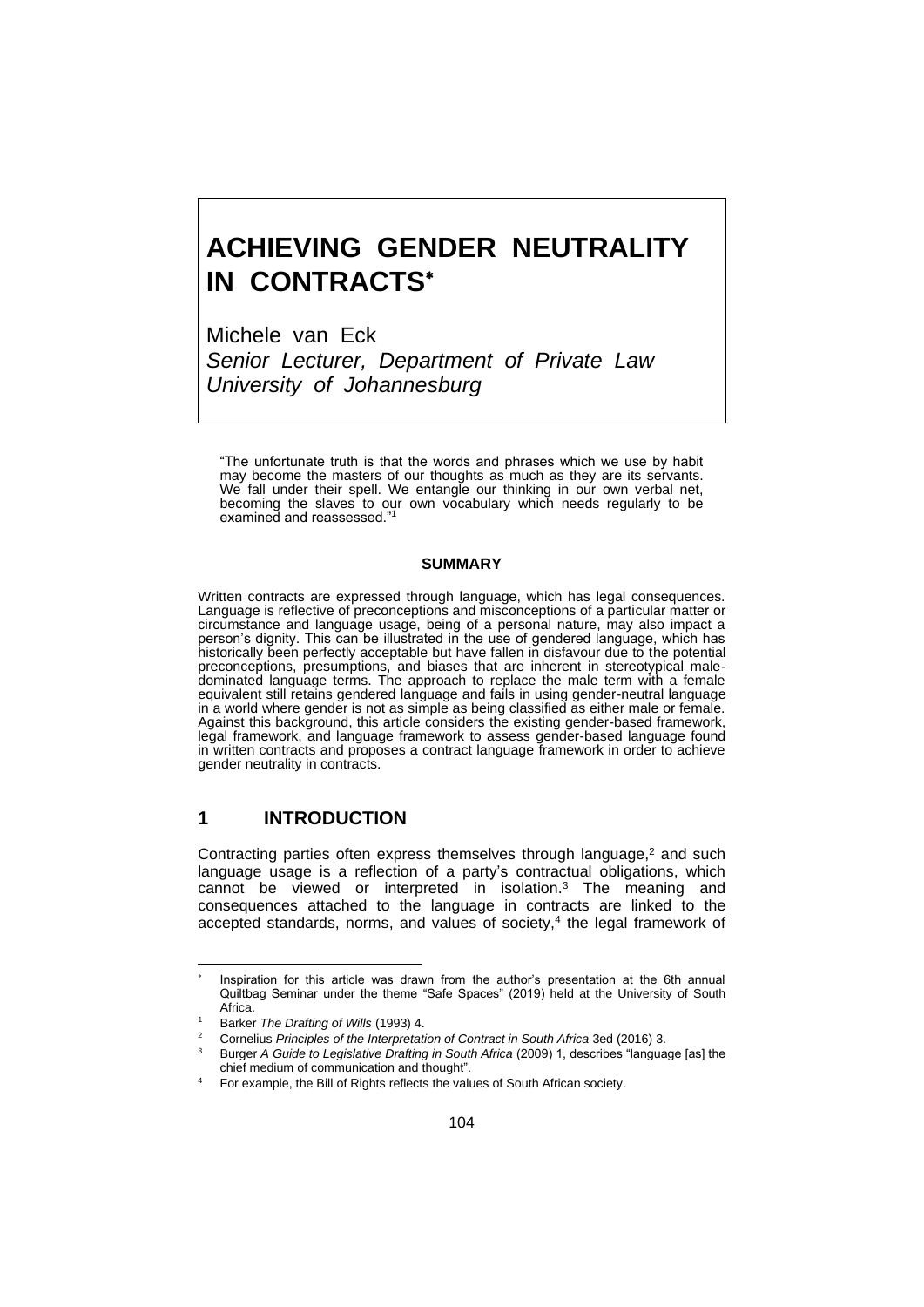the country, as well as the set of rules that have been established to guide the interpretation of contracts.<sup>5</sup>

 In this sense, language plays an important role not only in achieving certainty within a contractual engagement but may also be a reflection of the thoughts of the drafter and the contracting parties themselves. After all, language forms the basis of the expression of ideas and thoughts within a wide variety of legal instruments, which consequently impacts individual lives in some way, shape, or form.<sup>6</sup> For example, the written contract may impact the lives of the parties to the contract, and even third-party beneficiaries in instances where the contract contains a *stipulatio alteri*. <sup>7</sup> This can be described as operating at a horizontal level.<sup>8</sup> The influence of the written words in statutes has a much wider application influencing and impacting the lives of the people of a country, <sup>9</sup> and this can be described as operating at a vertical level.<sup>10</sup> In fact, Cornelius describes all forms of legal instruments as "indispensable sources, not only for creating but also for ascertaining modern law and legal relations".<sup>11</sup> Yet, language is also of a personal nature, as the written word is a reflection of an individual's thoughts, feelings, and attitudes.<sup>12</sup> It can even be said that the use of language in addressing a person is integral to a person's sense of dignity and respect.<sup>13</sup> Burger perhaps best describes it as follows:<sup>14</sup>

<span id="page-1-0"></span>"Language is a tool that gives expression to our very way of life. There is not an aspect of our lives which is unaffected by language. We order our society through expressions of language – be they oral, written, gesticulated, or otherwise. Every aspect of our thought processes is facilitated by language. Language is the magical instrument of communication."

Language can also be indicative of an individual's preconceptions and misconceptions of a particular matter or circumstance. Take for instance gendered language usages in which the masculine language terms are used to express seemingly generic or objective terms. Such gendered language usages have historically been embedded in written discourse, <sup>15</sup> and have

- <sup>12</sup> See also Barker *The Drafting of Wills* 4.
- <sup>13</sup> Take, for example, *S v Madigage* 1999 (2) SACR 420 (W) where it was unacceptable to address a person in a court setting in Afrikaans as "jy" and that one should use the Afrikaans pronoun "u". See also *S v Malatji* 1998 (2) SACR 622 (W) 624 where the Afrikaans pronoun "jy" and "jou" in a formal setting towards an accused was described as being both discourteous but also "inconsistent with the dignity and propriety which is required of a judicial officer".

<sup>5</sup> See, for e.g., Cornelius *Principles of the Interpretation of Contract*, which discusses the rules of interpretation applicable to South African contracts.

<sup>6</sup> See general discussion on legal discourse in Cornelius "The Complexity of Legal Drafting" 2004 *TSAR* 693‒699.

<sup>7</sup> Cornelius *Principles of the Interpretation of Contract* 34, describes this as falling within the scope of private law.

<sup>8</sup> Cornelius *Principles of the Interpretation of Contract* 34.

<sup>9</sup> Cornelius *Principles of the Interpretation of Contract* 34, describes this as falling within the scope of public law.

<sup>10</sup> Cornelius *Principles of the Interpretation of Contract* 34.

<sup>11</sup> Cornelius 2004 *TSAR* 693.

<sup>14</sup> Burger *A Guide to Legislative Drafting in South Africa* 67.

<sup>15</sup> See discussion in heading 2.2 (below).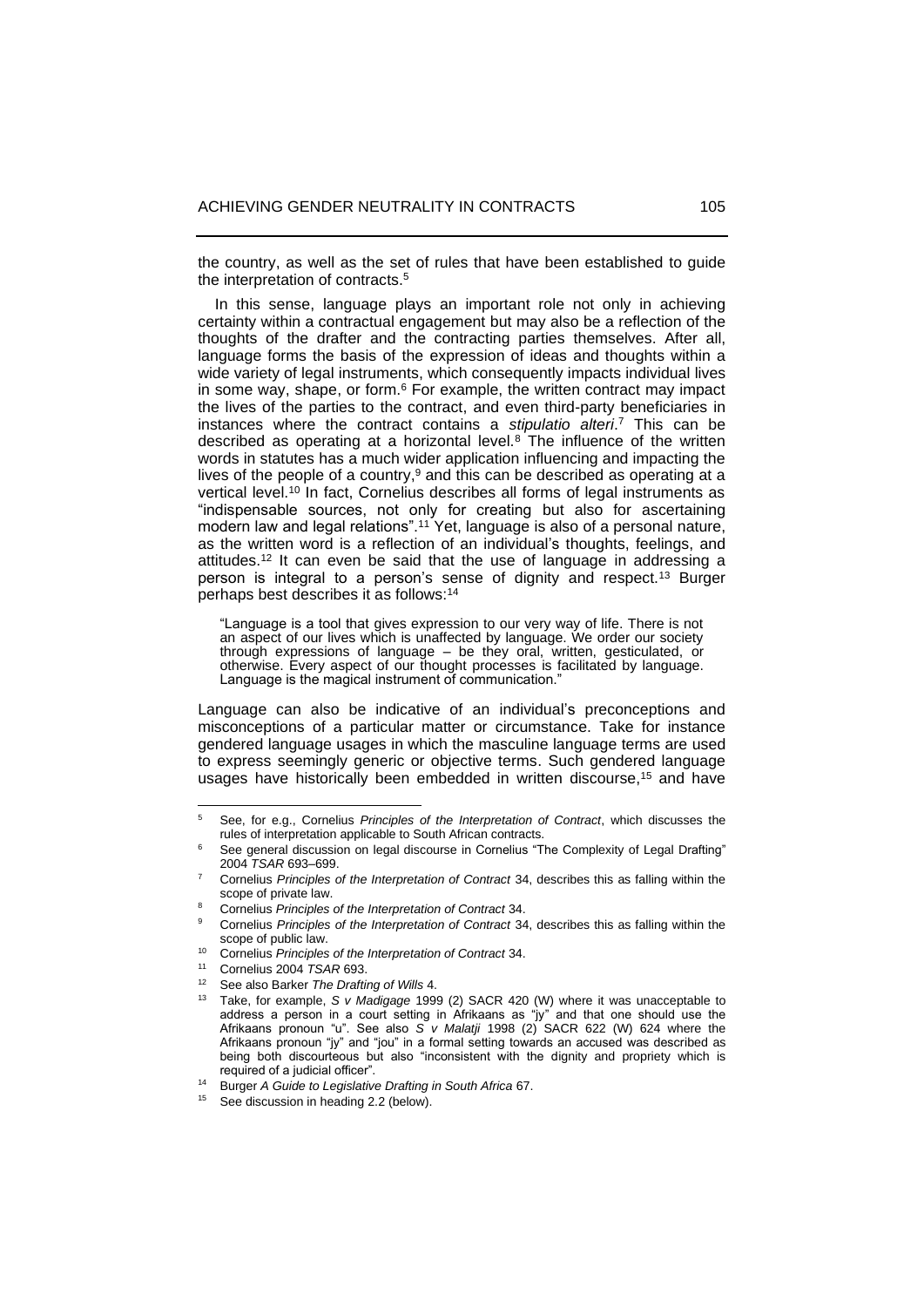been found in legal instruments. In the past, gendered language usages were perfectly acceptable but have fallen in disfavour due to the potential preconceptions, presumptions, and biases that are inherent in such stereotypical male-dominated language terms. <sup>16</sup> To address this, the written discourse has mostly exchanged male-dominated language with its female equal. Yet, replacing the male language with the female equivalent is a limiting and narrow approach, as such language terms are still not fully gender-neutral in a world where gender is not as simple as being classified as either male or female.

 Traditionally, the concepts of "gender" and "sex" have been considered synonymous terms, and such a classification has been described as binary. <sup>17</sup> The binary classification essentially groups a person's gender as either being male or female, which is ultimately linked to a persons' biological disposition at birth.<sup>18</sup> The general understanding of these terms has evolved in that it is now understood that the concepts of gender and sex are not always the same. Gender can be described as the internal disposition with what a person identifies, <sup>19</sup> or could even be described as a "cultural construction". <sup>20</sup> Sex, on the other hand, can be described as the biological characteristics that group a person as either male or female at birth, <sup>21</sup> and has also been described as a "natural distinction". <sup>22</sup> Our sophistication in understanding these terms has been driven by, amongst other things, the feminist discourse, <sup>23</sup> the equality jurisprudence under the legal reform of the South African Constitution, <sup>24</sup> as well as various specific pieces of legislation geared towards advancing the equal recognition of all people and groups of society. <sup>25</sup> Yet, language usage and recognition of marginalised groups in verbal and written discourse extend much further than this; the use of language can strike at the core of a person's identity, dignity, and, even sometimes, a person's self-worth. Herpolsheimer

<sup>16</sup> *Ibid*.

See discussion in heading 2 (below).

<sup>&</sup>lt;sup>18</sup> See Sloth-Nielsen "Gender Normalisation Surgery and the Best Interest of the Child in South Africa" 2018 *Stell LR* 48 49. This is referred to as "primary sexual characteristics" in s 1 Alteration of Sex Description and Sex Status Act 49 of 2009.

<sup>&</sup>lt;sup>19</sup> This is referred to as "secondary sexual characteristics" in s 1 of Act 49 of 2009.

<sup>20</sup> Van Marle "Gender Mainstreaming – An Ethical Feminist Consideration" 2005 *Obiter* 642 644‒645. See also the definition of "gender characteristics" in s 1 of Act 49 of 2009, describing this as "the ways in which a person expresses his or her social identity as a member of a particular sex by using style of dressing, the wearing of prostheses or other means".

<sup>21</sup> Clarke "They, Them, and Theirs" 2019 132(3) *Harvard Law Review* 894 897.

<sup>&</sup>lt;sup>22</sup> Van Marle 2005 *Obiter* 642 644.<br><sup>23</sup> See for e.g. Van Marle 2006

<sup>23</sup> See, for e.g., Van Marle 2005 *Obiter* 644‒645 and Bonthuys "The Personal and the Fiducial: Sex, Gender and Impartiality" 2008 24 *SAJHR* 239-262.

<sup>24</sup> See Albertyn "Substantive Equality and Transformation in South Africa" 2007 23 *SAJHR* 253 270‒271. See also s 9 of the Bill of Rights of the Constitution of the Republic of South Africa, 1996 (Constitution), which affords all people the right not to unfairly discriminate based on a person's gender, sex or sexuality.

 $25$  See heading 2 (below).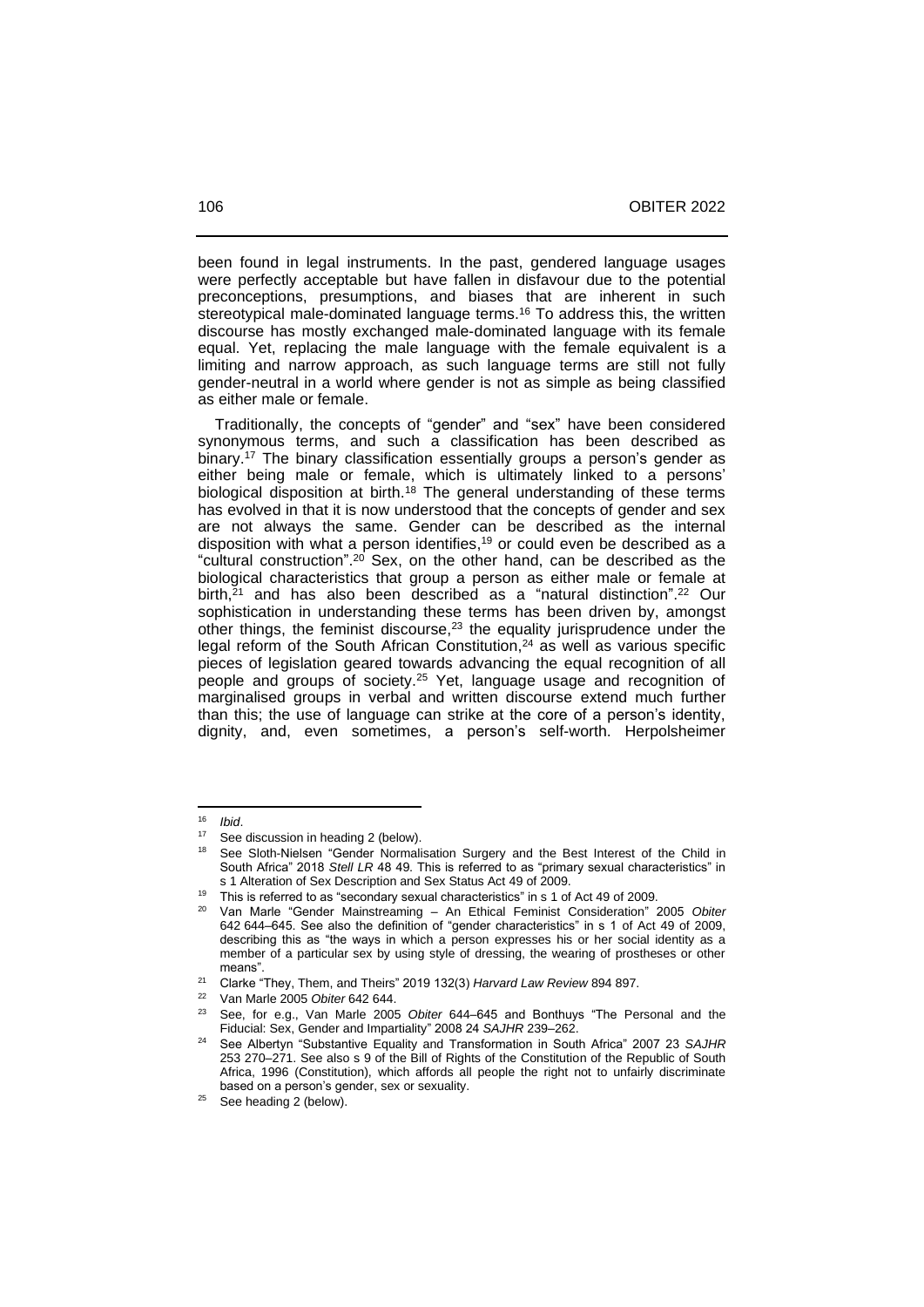summarises the impact of language on the issue of gender and sex as follows:<sup>26</sup>

"Gender, sex, sexual orientation, and sexuality are distinct characteristics distinguishable from one another in varying degrees-but central to each is the relation to one's own personal identity. Beyond the intimate relationship these terms have for the individual, society has historically used them as tools to identify and describe, but also to persecute and stereotype. By using the characteristics gender, sex, sexual orientation, and sexuality as tools to identify and describe, persons are inadvertently but inherently persecuted and stereotyped."

Several themes emerge from Herpolsheimer's comments that have a direct bearing on gender-based language in verbal and written discourse. The first is the centrality of a person's association with their identity, which naturally leads to the individual's sense of self (or dignity) and even the right to equality. <sup>27</sup> The second theme is how language can be used as a tool to liberate but can also simultaneously function as a tool to discriminate against marginalised groups within society.<sup>28</sup> Drafters of legal instruments, and particularly contract drafters (for the purposes of this article), must then take into account the potential role language plays within the legal discourse and private contractual engagements concerning individual gender preferences. It is against this background that this article intends to analyse how genderbased language is typically used in contracts, <sup>29</sup> and thereby establish a framework to achieve gender-neutrality in contracts generally.

# **2 GENDER-BASED FRAMEWORK IN SOUTH AFRICA**

# **2 1 Background**

It is conceivable that bias and discriminatory conduct will have an adverse impact on individual lives, <sup>30</sup> yet one must not lose sight of the impact originating from discriminatory conduct in the form of language usage in

<sup>&</sup>lt;sup>26</sup> Herpolsheimer "Third Option: Identity Documents, Gender Non-Conformity and the Law" 2017 39(1) *Women's Rights Law Reporter* 46 46.

<sup>27</sup> Botha "Equality, Plurality and Structural Power" 2009 25 *SAJHR* 1 8, describes the potential discrimination as follows: "A complex understanding of equality recognises, then, that different forms of discrimination may require different types of analysis. Discrimination on the grounds of sexual orientation can usually be expressed powerfully in the language of dignity, as discrimination against gays and lesbians is rooted in moral disapproval and results directly in an affront to their dignity and identity". See, for e.g., Cowen "Can Dignity Guide South Africa's Equality Jurisprudence" 2001 17(1) *SAJHR* 34 34. See also Liebenberg and Goldblatt "The Interrelationship Between Equality and Socio-Economic Rights Under South Africa's Transformative Constitution" 2007 23 *SAJHR* 335 343, as well as *September v Subramoney NO* [2019] 4 ALL SA 927 (WCC) 951.

<sup>28</sup> Clarke 2019 *Harvard Law Review* 912, describes some of the reactions to non-binary individuals as being de-humanising.

<sup>29</sup> Cornelius *Principles of the Interpretation of Contract* 35, notes that language is used to convey the message of a contract.

<sup>30</sup> See, for e.g., Van Marle 2005 *Obiter* 647 that notes the importance of such personal experiences, specifically from a female perspective.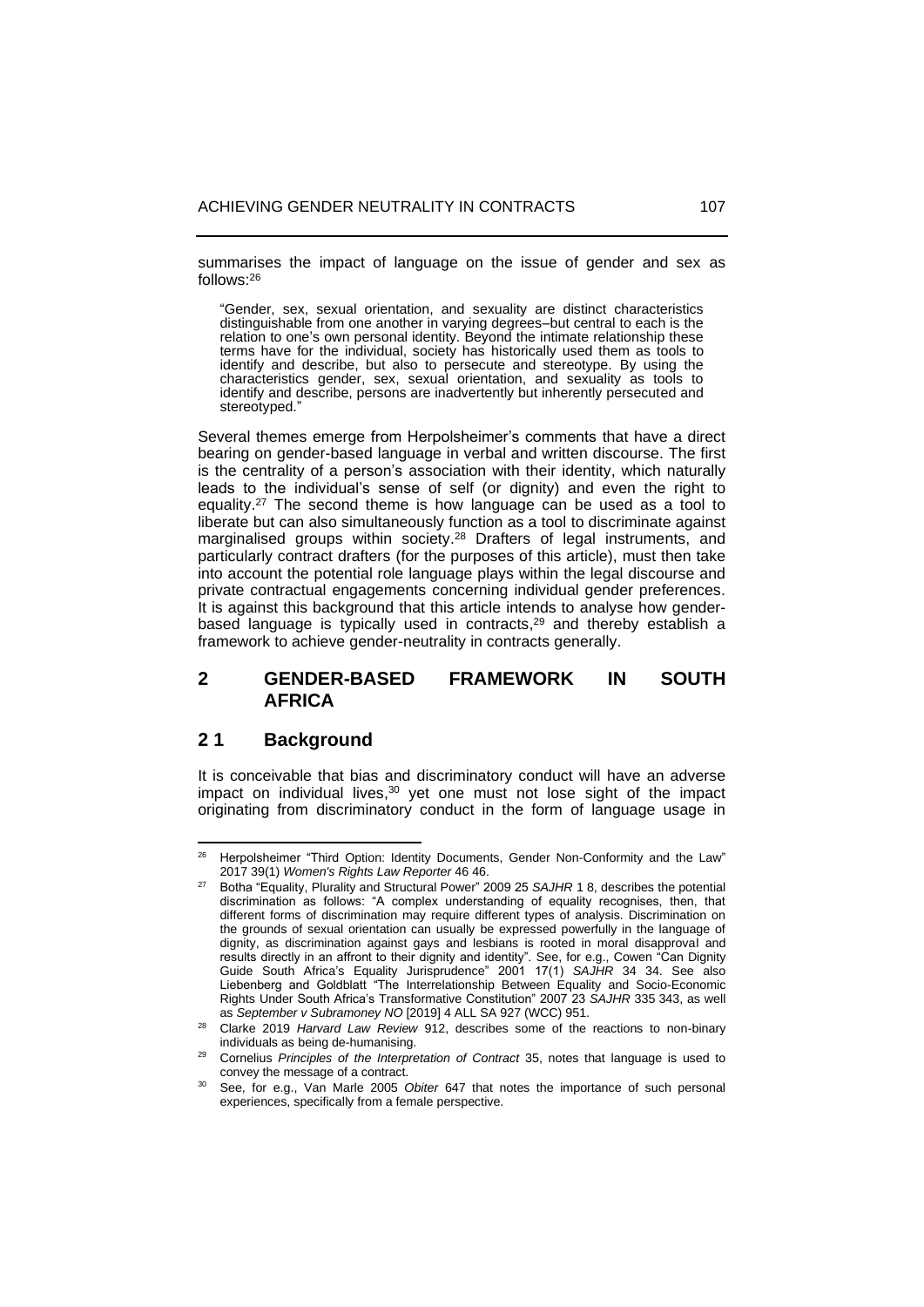addressing a person. <sup>31</sup> Take, for instance, the case of *September v*  Subramoney,<sup>32</sup> where the applicant was born a male but identified as a female. The applicant expressed this by dressing as a woman, having long hair, wearing make-up, and also referring to herself as a woman (which was done through using the female pronoun).<sup>33</sup> The applicant, being convicted and incarcerated for several crimes, felt that she was not able to express her gender identity,<sup>34</sup> which included not being addressed as a female and other people failing to use the female pronoun when referring to her. <sup>35</sup> She brought a claim of unfair discrimination based on the alleged contravention of section 8 of the Promotion of Equality and Prevention of Unfair Discrimination Act.<sup>36</sup> For the purposes of this discussion, it is useful to highlight the court's commentary that the prohibition of expressing one's gender could have an impact on the applicant's dignity, and was best summarised as follows: 37

"It is common cause that all people in our country, including the applicant, are entitled to their constitutionally enshrined human rights. Yet the applicant is not being afforded that recognition, protection and respect. She is prevented from expressing her identity. Conduct which is part of her experience of being human is being condemned. She is being denied the personal freedom to develop and express her true nature, therefore her dignity is being impacted on severely by the conduct of the respondents."

Language usage played an important role in *September v Subramoney*, with particular reference being made to how the applicant was addressed, and the particular pronouns used when addressing her. Two further examples can be found in the United States cases of *Whitaker v Kenosha Unified School District*, <sup>38</sup> and *Prescott v Rady Children's Hospital-San Diego*. <sup>39</sup> In both cases, a person's request to be addressed as a male was ignored.<sup>40</sup> In the one matter, the individual was born a biological girl but related to, and identified as, a transgendered boy, whilst in the other case, the individual was transitioning from female to male. <sup>41</sup> However, in both instances, the request to be referred to as a male and to use masculine descriptors were simply ignored.<sup>42</sup> What is of interest is that the court in *Prescott v Rady Children's Hospital-San Diego* had stressed the importance of the correct use of gender-based language for an individual's identification, noting that "[f]or a transgender person with gender dysphoria, being referred to by the wrong gender pronoun is often incredibly distressing."<sup>43</sup>

 $31$  See, for e.g., supra [13.](#page-1-0)

<sup>32</sup> *September v Subramoney NO supra*.

<sup>33</sup> *September v Subramoney NO supra* 931‒932.

<sup>34</sup> *September v Subramoney NO supra* 930.

<sup>35</sup> *September v Subramoney NO supra* 931.

<sup>4</sup> of 2000.

<sup>37</sup> *September v Subramoney NO supra* 958.

<sup>38 858</sup> F 3d 1034 – Court of Appeals, 7th Circuit 2017, 1041.

 $39 \quad 265 \text{ F}$  Supp 3d 1090 – Dist. Court, SD California 2017, 1097.

<sup>40</sup> *Ibid*.

 $41$  *Ibid.*<br> $42$  *Ibid.* 

<sup>42</sup> *Ibid*.

<sup>43</sup> *Prescott v Rady Children's Hospital-San Diego supra* 1097.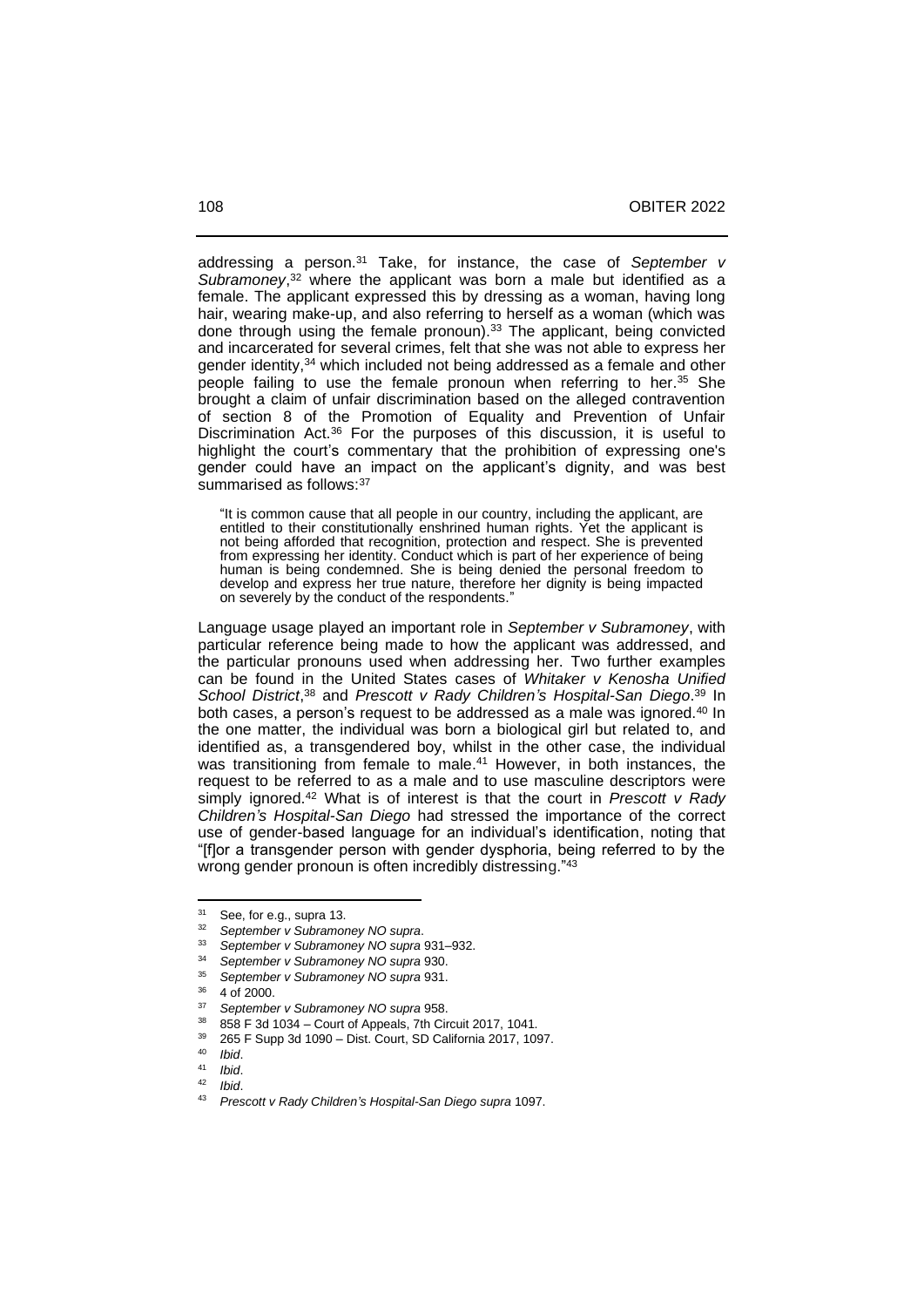These examples are indicative of how the concepts of language and gender are interconnected, <sup>44</sup> and illustrate the importance of language when referring to a person's gender as well as the potentially destructive effect language can have when used incorrectly to refer to an individual. If language is then of such importance to an individual's sense of self, the question is posed as to what extent gender preferences are being used in legal discourse? To analyse this, both the legal and language frameworks are considered in relation to gender's role in written legal discourse.

## **2 2 Legal framework**

The promulgation of the Constitution marked a distinct break from the past and sparked a revolutionary approach to recognising equal protection of all people within the boundaries of South Africa.<sup>45</sup> Of particular importance, in this context, is section 9 of the Constitution, which provides that all people have the right to be treated equally and should not be unfairly discriminated against on grounds of, amongst other things, gender, sexuality, and sexual orientation.<sup>46</sup> Although these rights are independent, they are to some extent also interdependent of each other,<sup>47</sup> and consequently gender equality, the rights of equality and dignity generally,<sup>48</sup> and even discrimination based on disabilities share certain commonalities.<sup>49</sup>

 In addition to the Constitution, several pieces of legislation exist dealing with gender, sex, and sexual orientation in some way, shape, or form, including those statutes that have been promulgated to give effect to the rights in the Constitution.<sup>50</sup> It is not the intention of this discussion to provide an exhaustive list of these pieces of legislation; however, key statutes have been selected to highlight the approach of the legislature concerning the concepts of gender, sex, and sexual orientation within South Africa. These include, for example:

- (i) Births and Deaths Registration Act.<sup>51</sup> In terms of the Act, births must be registered in the population register and must include the child's sex.<sup>52</sup> At this time only binary sexes are recognised in South Africa as a choice under the Act, being male or female.<sup>53</sup>
- (ii) Identification Act. <sup>54</sup> The Act requires that an identity number be assigned to every person that is included in the population register<sup>55</sup>

<sup>44</sup> Also alluded to in DiRusso "He Says, She Asks: Gender, Language, and the Law of Precatory Words in Wills" 2007 22(1) *Wisconsin Women's Law Journal* 1 4.

<sup>45</sup> See Liebenberg and Goldblatt 2007*SAJHR* 338.

See s 9(4).

<sup>47</sup> Liebenberg and Goldblatt 2007*SAJHR* 338.

<sup>&</sup>lt;sup>48</sup> Liebenberg and Goldblatt 2007*SAJHR* 335 341–342.

See, for e.g., Ngwena "Developing Juridical Method for Overcoming Status Subordination in Disablism: The Place of Transformative Epistemologies" 2014 30 *SAJHR* 275 281.

<sup>&</sup>lt;sup>50</sup> See s 9(4) of the Constitution.<br> $^{51}$  Act  $^{54}$  of 1002

 $51$  Act 51 of 1992.

<sup>52</sup> *September v Subramoney NO supra* 940.

<sup>53</sup> *Ibid*.

<sup>54</sup> Act 68 of 1997.

<sup>55</sup> S 7(1) of Act 68 of 1997.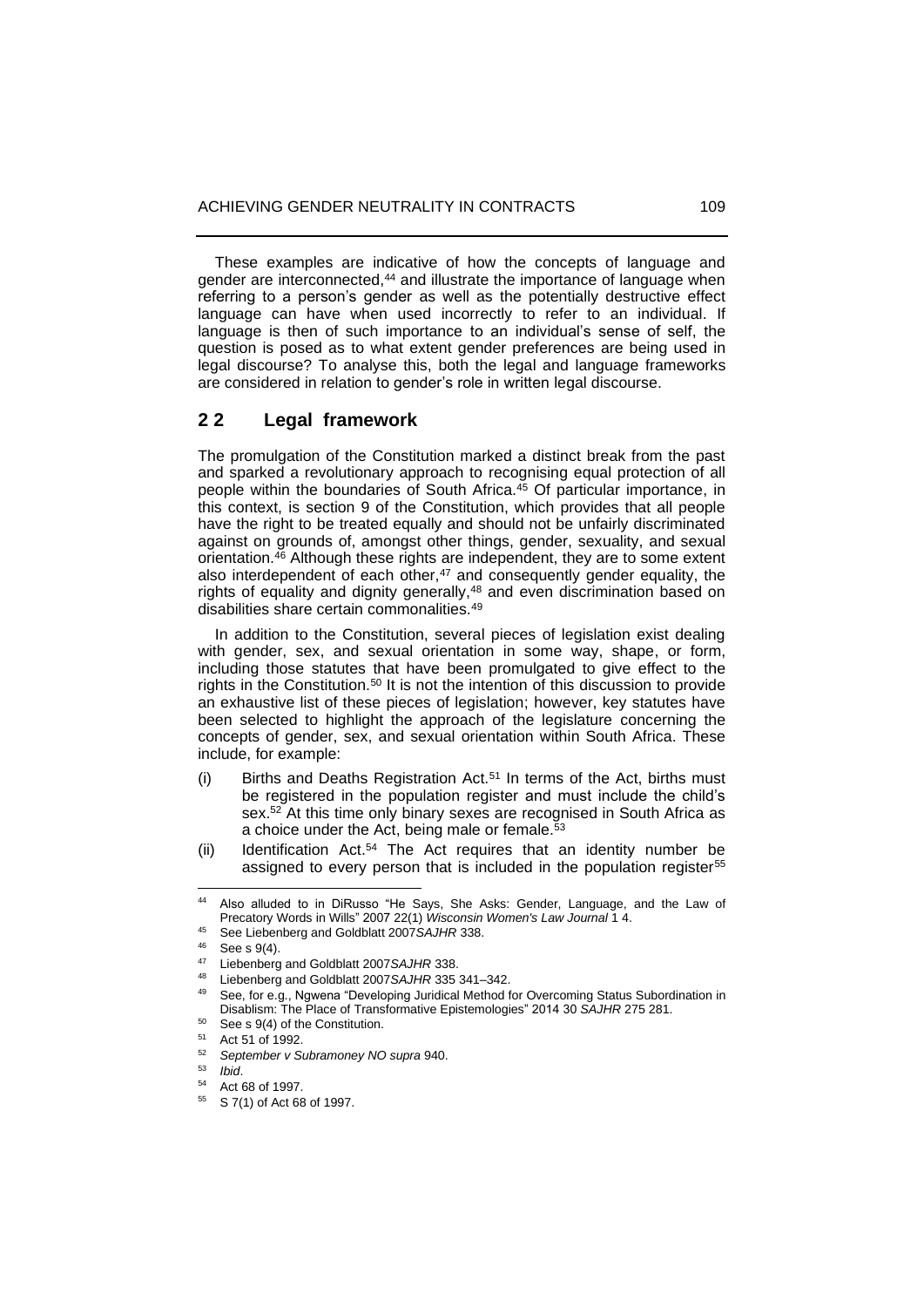and must include every person's sex. <sup>56</sup> The number that is assigned to a person under the Act then represents certain information, including a person's date of birth and their gender.<sup>57</sup> As gender relates to an individual's preference and not necessarily their biological disposition, it would have been better for the Act to use the term "sex" rather than "gender".<sup>58</sup>

- (iii) Promotion of Equality and Prevention of Unfair Discrimination Act. 59 This Act can be viewed as giving effect to the Constitutional right to equality,<sup>60</sup> and that no person may be discriminated against based on the prohibited grounds listed in the Act. Such prohibited grounds include sex, sexual orientation, and any ground that may impact a person's dignity,<sup>61</sup> as well as the concept of gender.<sup>62</sup> However, the Act permits certain forms of discrimination if it can be demonstrated that such discrimination is fair.
- (iv) Alteration of Sex Description and Sex Status. <sup>63</sup> The Act allows for the amendment of a person's sex in the country's population (or birth) register, if a person has surgically amended their sex, there has been a natural reassignment of gender or a person that is intersexed.<sup>64</sup> The Act provides four definitions that become applicable to the concept of sex and gender, being gender characteristics,<sup>65</sup> primary sexual characteristics,<sup>66</sup> secondary sexual characteristics,<sup>67</sup> and sexual characteristics.<sup>68</sup>

 These statutes highlight that the legislature has, in some respects, recognised the distinction between the concepts of "sex" and "gender", which is most recognisable when considering these statutes as a cohesive whole.

 How society acts (and even reacts) towards people plays a significant role in how the spirit of the Constitution and subsequent language usages are practically imported into the interaction between individuals. Consequently, how language is used within discourse should be reflective of inclusivity,

<sup>56</sup> *Ibid*.

 $57$  S  $8(b)$  of Act 68 of 1997.

See discussion in heading 1 (above).

<sup>59</sup> Act 4 of 2000.

<sup>60</sup> *September v Subramoney NO supra* 944.

 $^{61}$  S 1 of Act 4 of 2000.

 $62$  S 8 of Act 4 of 2000.

Act 49 of 2003.

<sup>64</sup> S 2 of Act 49 of 2003.

<sup>65</sup> S 1 of Act 49 of 2003, which reads "means the ways in which a person expresses his or her social identity as a member of a particular sex by using style of dressing, the wearing of prostheses or other means".

<sup>66</sup> S 1 of Act 49 of 2003, which reads "means the form of the genitalia at birth".

<sup>67</sup> S 1 of Act 49 of 2003, which reads "means those which develop throughout life, and which are dependent upon the hormonal base of the individual person".

<sup>68</sup> S 1 of Act 49 of 2003, which reads "means primary or secondary sexual characteristics or gender characteristics."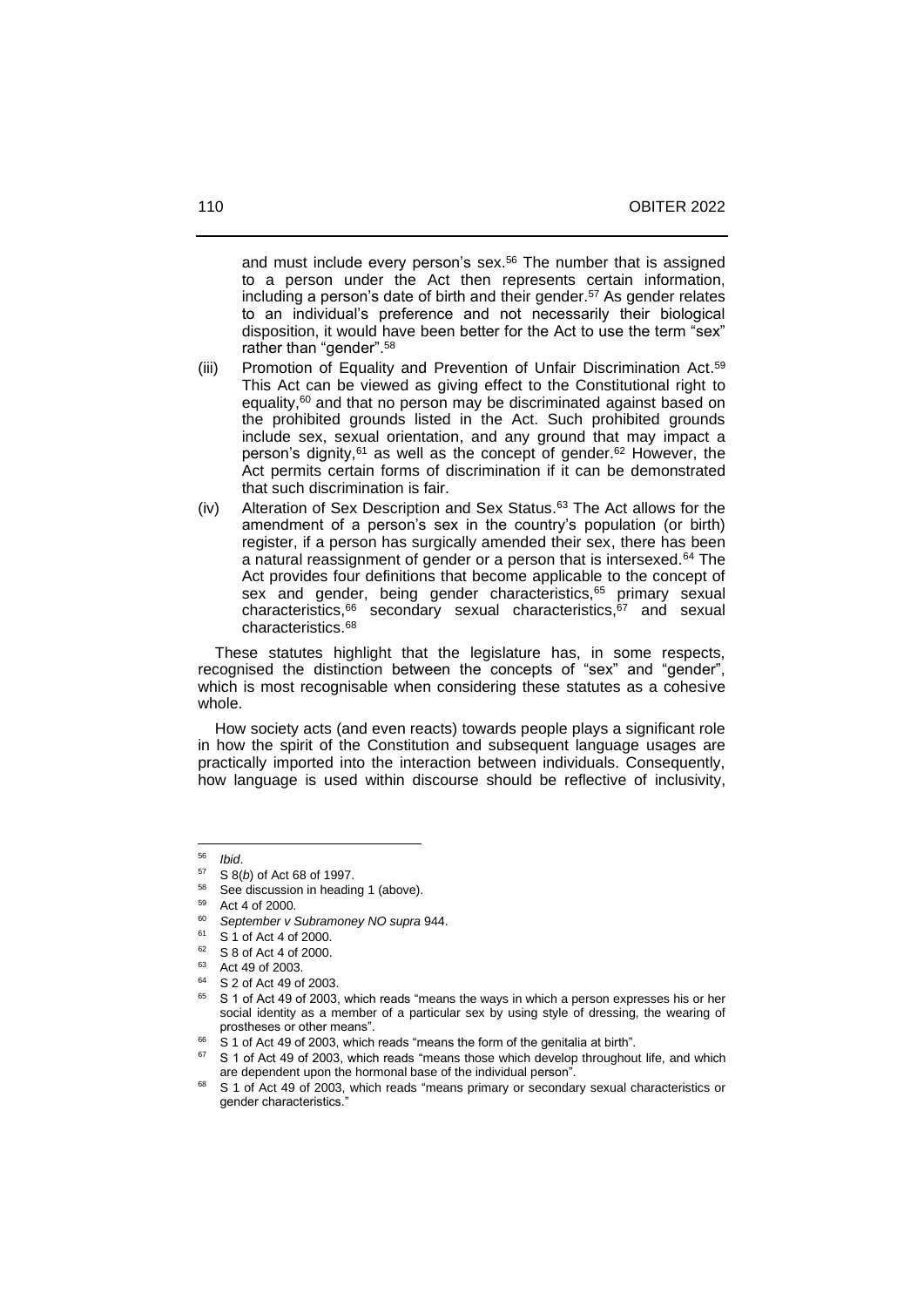tolerance, and acceptance, especially when the interaction between law and language can be said to be part of the social fabric of society.<sup>69</sup>

### **2 3 Language framework**

Historically, the English language used male words in discourse when the gender was uncertain or unclear.<sup>70</sup> It was believed that the masculine term in the English language was generic and included, by default, the female equivalent.<sup>71</sup> These language usages changed over time as there was a growing awareness that male-dominated language terms may not adequately reflect their female counterparts.<sup>72</sup> The modern development in understanding these issues, as highlighted by Foertsch and Gernsbacher, has illustrated that the so-called generic "he" can be a form of bias towards the female gender.<sup>73</sup> This use of male-dominated language terms has been described as a "false generic" term, <sup>74</sup> and that "[t]his convention is rooted in discriminatory ideologies of the nineteenth century". <sup>75</sup> The use of maledominated language could then be described as gender-biased language. 76 In some respects, language usage has matured and has shifted from a predominantly male-dominated language usage into being more inclusive of the female gender equivalent.<sup>77</sup> Yet, this is not always the case, and two extreme modern approaches have emerged.

<sup>69</sup> Sarkisov and Kude "Pronoun Power the Standard for Gender Neutrality" 2017 *The Bar Association of San Francisco San Francisco Attorney* 40. See also Cornelius *Principles of the Interpretation of Contract in South Africa* 4, which notes that the way in which contracts are interpreted will be influenced by society and social changes at the time.

<sup>70</sup> See, for e.g., the US case of *Stearns v Veterans of Foreign Wars* 353 F Supp 473 ‒ Dist. Court, Dist. of Columbia 1972, 476 which notes that "[t]he use of the pronoun 'he' and the words 'enlisted man' cannot reasonably be construed to be anything more than grammatical imprecision in drafting the clause. Masculine pronouns are often used to refer to antecedents of indefinite or mixed gender without modifying the meaning of the antecedents".

<sup>71</sup> Fischer "Framing Gender: Federal Appellate Judges' Choices About Gender-Neutral Language" 2009 43(3) *University of San Francisco Law Review* 473 474.

 $72$  Adapted from The South African Law Reform Commission [https://www.justice.gov.za/Salrc/dpapers/dp112\\_interpretation.pdf](https://www.justice.gov.za/Salrc/dpapers/dp112_interpretation.pdf) (accessed 2021-01-11) par 6.27, noted that this the language used could be reflective of the view that it is "acceptable for woman to be subsumed within men linguistically".

<sup>&</sup>lt;sup>73</sup> Foertsch and Gernsbacher "In Search of Gender Neutrality: Is Singular 'They' a Cognitively Efficient Substitute for Generic 'He'?" 1997 8(2) *Psychological Science* 106 106; *Rahube v Rahube* [2018] ZACC 42, par 2.

<sup>74</sup> Fischer *University of San Francisco Law Review* 475.

<sup>75</sup> Schweikart "The Gender-Neutral Pronoun Redefined" 1998 20(2) *Women's Rights Law Reporter* 1 2; Fischer *University of San Francisco Law Review* 475, describes this as being a form of demeaning women.

<sup>76</sup> Fischer *University of San Francisco Law Review* 475, which also describes it as exclusionary and sexist language.

Hord "Bucking the Linguistic Binary: Gender Neutral Language in English, Swedish, French, and German" 2016 3(4) *Western Papers in Linguistics/Cahiers linguistiques de Western* 1 (obtained from https://ir.lib.uwo.ca/wpl\_clw/vol3/iss1/4).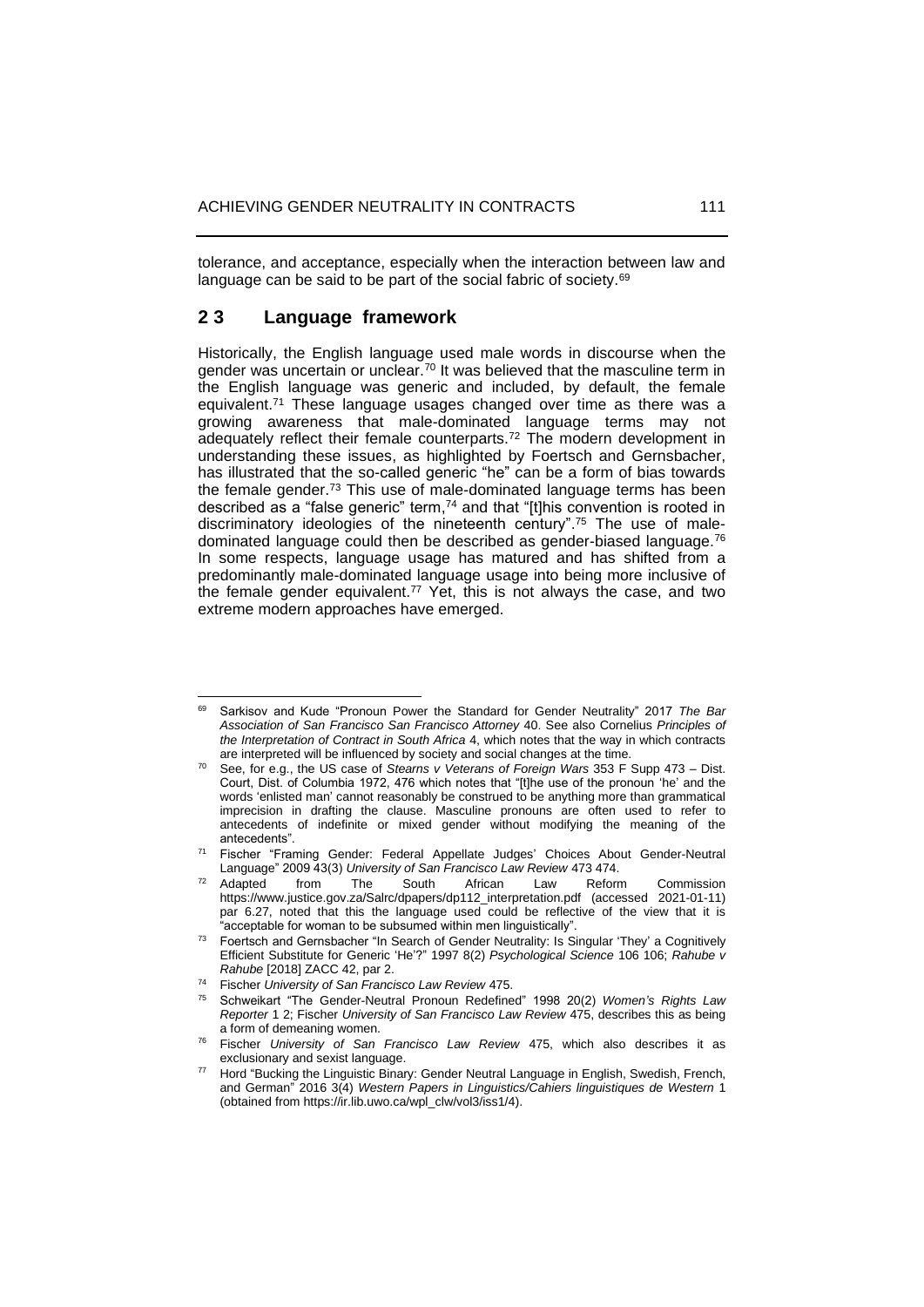At the one end of the spectrum, a stubborn persistence remains in using inherently male-dominated stereotypical language terms. <sup>78</sup> Many languages have gendered references embedded in their language structures,<sup>79</sup> but as legal instruments (particularly contracts) predominantly find themselves expressed in English in South Africa, the English language is focused upon herein. Fischer highlights that the English language uses gender-specific language in three broad instances, being:

- (i) Pseudo-generic male-linked words.<sup>80</sup> Take, for example, nouns that refer to both male and female but use a predominantly maleorientated word, such as man or mankind.<sup>81</sup> Another example is generic male third-person pronouns, such as "he", "him" or "his".<sup>82</sup>
- (ii) Gender-marked terminology.<sup>83</sup> This is found in the use of nouns to reflect gender in a specific role that a person occupies, such as chairman.<sup>84</sup> Or, even the distinction between Miss and Misses that distinguishes and identifies a female's marital status.<sup>85</sup>
- (iii) Formalistic and habitual language usage may also be a form of gendered language.<sup>86</sup> This can often take the form of patronising or belittling an individual based on their gender (often female).<sup>87</sup> Take for example referring to a woman as "girl", "goose", "honey" or "bird".<sup>88</sup>

 At the other end of the spectrum, language usage could also falsely be perceived as being objective or neutral. This false sense of objectivity can take different forms,<sup>89</sup> but if the work of Van Marle is adapted and extended in its application to that of language usage in legal instruments then one could categorise a false sense of gender objectivity occurring in the following instances: 90

(i) Complete exclusion.<sup>91</sup> This describes an approach that completely excludes females (or other genders) from written discourse and only uses the male equivalent. <sup>92</sup> In contracts, a complete exclusion could conceivably be present where definitions have not been used within

<sup>&</sup>lt;sup>78</sup> This is not only an occurrence in language. Bonthuys 2008 24 SAJHR 250-253, explains that even the position of female judges still experience inequality within the South African judicial system.

Take for instance the romans languages, such as German and French.

<sup>80</sup> Fischer *University of San Francisco Law Review* 476‒477. See also Burger *A Guide to Legislative Drafting in South Africa* 71, which describes such language as being sexist and should be avoided in legislative drafting.

<sup>&</sup>lt;sup>81</sup> Fischer *University of San Francisco Law Review* 476–477.

 $\frac{82}{83}$  *Ibid.* 

<sup>83</sup> Fischer *University of San Francisco Law Review* 478.

<sup>84</sup> *Ibid.*

<sup>85</sup> *Ibid*.

<sup>86</sup> Fischer *University of San Francisco Law Review* 479.

<sup>87</sup> *Ibid.*

<sup>88</sup> *Ibid.*

<sup>89</sup> Van Marle 2005 *Obiter* 647.

<sup>90</sup> *Ibid*.

<sup>91</sup> *Ibid*.

<sup>92</sup> *Ibid*.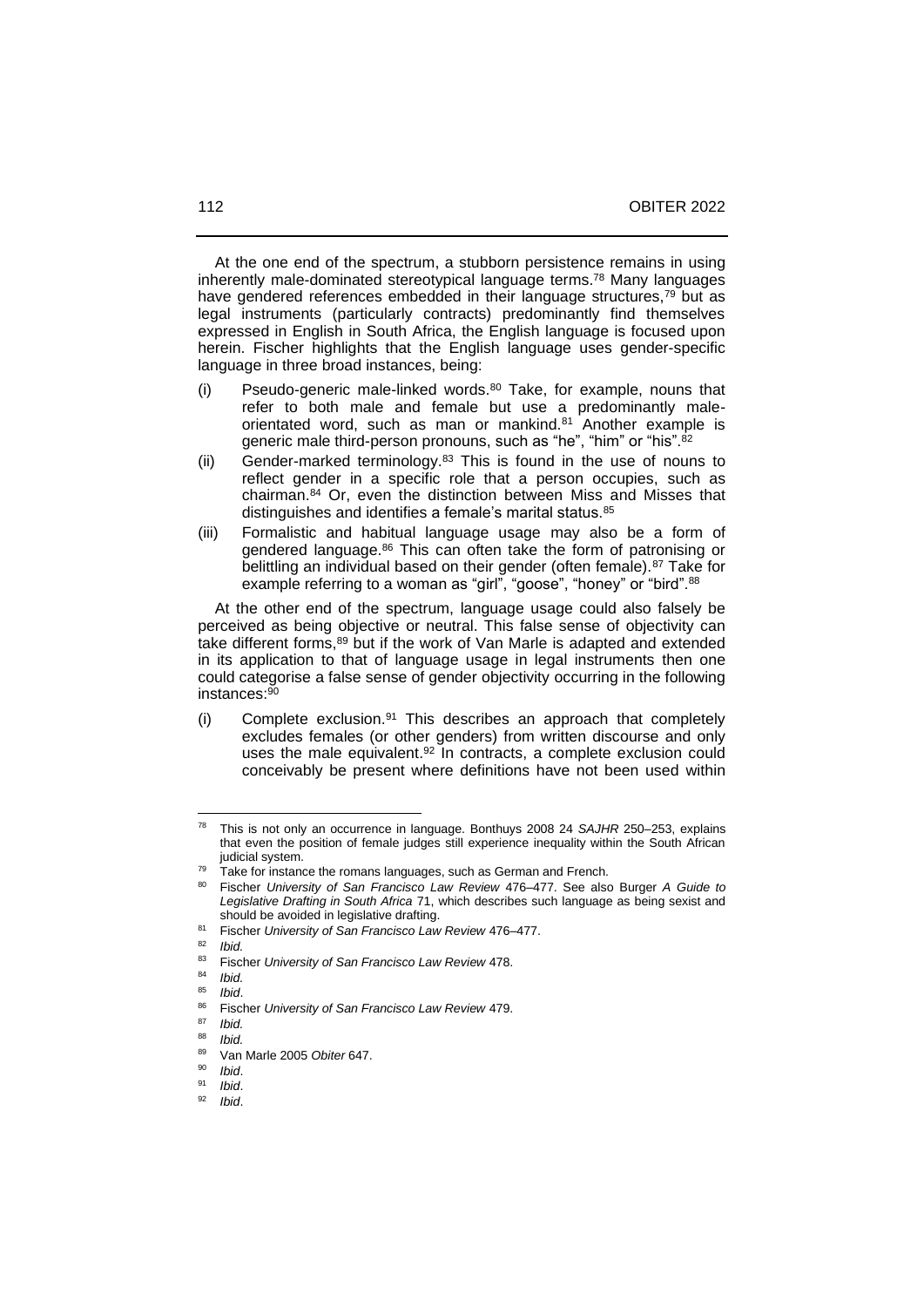the contractual document and the document only refers to masculine language terms.

- (ii) Pseudo inclusions.<sup>93</sup> This type of approach would *prima facie* include females (or other genders) but actually has the substantive effect of marginalising such gender groups. <sup>94</sup> This could include, for example, the use of pseudo-generic male-linked words or even gender-marked terminology within the text of the contract, which was discussed earlier in this article. 95
- (iii) Alienations.<sup>96</sup> Although this approach does include the female (or other genders) in written discourse, a person's individual experiences are not considered authentic or taken into account when preparing and drafting the document.<sup>97</sup> Although this may, at first, seem irrelevant to the discipline of contract drafting, should the drafter ignore gender groups within the drafting process, it could be considered a form of alienation.

 In both extreme instances, there remains the use of gender-based language in some way, shape, or form. The recognition of gender within any form of discourse, cannot be, and should not be limited to the binary categorisation of masculine and feminine. <sup>98</sup> After all, not all members of society identify or neatly fit within such binary gender roles.<sup>99</sup> Take, for example, a person could identify as being non-binary,<sup>100</sup> gender nonconforming,<sup>101</sup> genderqueer,<sup>102</sup> trans,<sup>103</sup> transgender,<sup>104</sup> or even pangender, and certainly other categorisations which have not all necessarily been listed herein. In addition to this, there may also be instances where a person, from a biological perspective, is born with both sets of reproductive organs. 105 With so many different possible ways in which a person may identify with their gender, it seems necessary that language must also be used to ensure

<sup>93</sup> *Ibid*.

<sup>94</sup> *Ibid*.

<sup>95</sup> Fischer *University of San Francisco Law Review* 476–479.

<sup>96</sup> Van Marle 2005 *Obiter* 647.

<sup>97</sup> *Ibid*.

<sup>98</sup> Kabba "Gender-Neutral Language: An Essential Language Tool to Serve Precision, Clarity And Unambiguity?" 2011 37(3) *Commonwealth Law Bulletin* 427 429, suggests that genderneutral language does not distinguish between male and female, however, to truly achieve gender-neutral language the non-binary nature of gender must also be taken into account.

<sup>99</sup> Darr and Kibbey ["Pronouns](https://trace.tennessee.edu/cgi/viewcontent.cgi?article=1311&context=pursuit) and Thoughts on Neutrality: Gender Concerns in Modern [Grammar"](https://trace.tennessee.edu/cgi/viewcontent.cgi?article=1311&context=pursuit) 2016 7(1) *Pursuit ‒ The Journal of Undergraduate Research at the University of Tennessee* 71 73.

<sup>100</sup> Hanssen "Beyond Male or Female: Using Nonbinary Gender Identity to Confront Outdated Notions of Sex and Gender in the Law" 2017 96 *Oregon Law Review* 283 287.

<sup>101</sup> *Ibid*.

<sup>102</sup> *Ibid*.

*Ibid.* 

<sup>104</sup> United Nations Department of Economic and Social Affairs Statistics Division "Gender Identity – Developing a Statistical Standard" (18 March 2015) <https://unstats.un.org/unsd/classifications/expertgroup/egm2015/ac289-Bk2.PDF> (accessed 2019-02-16) 42, "someone whose gender identity differs from their sex recorded at birth".

<sup>&</sup>lt;sup>105</sup> Sloth-Nielsen 2018 Stell LR 48-272.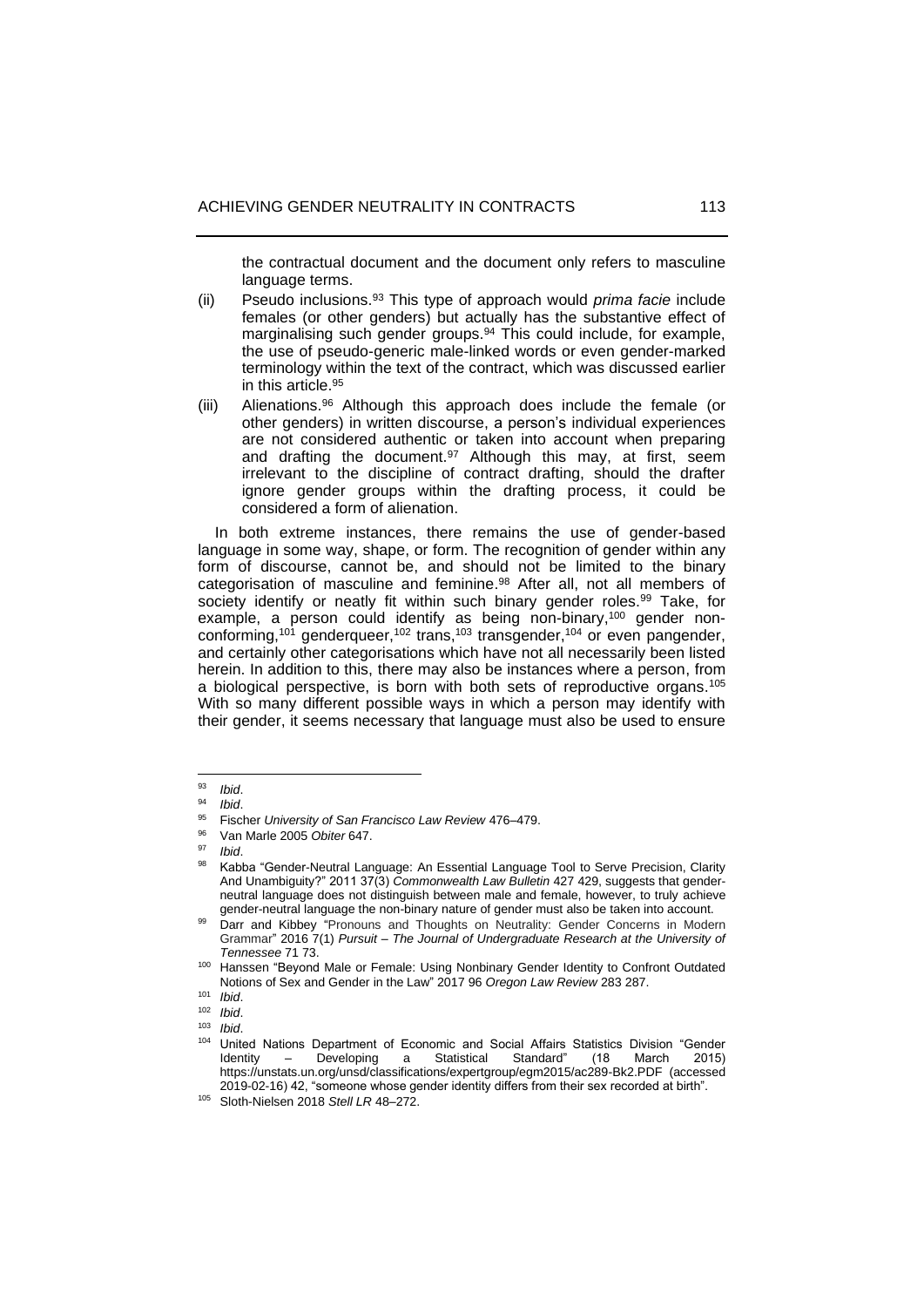the inclusion of all forms of gender identification within verbal and written discourse.

 In legal discourse, there has already been some progress in this area. The avoidance of stereotypical and discriminatory practices has been recognised in some local and foreign judgments where the courts have attempted to use gender-neutral language when referring to a person in judgments, <sup>106</sup> and in some instances, the courts have specifically used the personal pronoun that correlates with the gender identified by the transgendered person.<sup>107</sup> If progress has already been made in order to address a person correctly based on their gender preference in the courts, the questions that follow are: to what extent do written contracts use genderbased language and whether more gender-neutral options are available in the contract drafting process.

# **3 GENDER-BASED LANGUAGE IN THE DRAFTING OF CONTRACTS**

# **3 1 Background**

Interpreting is the first step to the drafting of contracts, and the process of interpreting legal instruments such as contracts, wills, and statutes have many similarities.<sup>108</sup> So too, the process and practice of drafting contracts often borrow from other drafting disciplines, which can result in some similarities between the drafting practices of contracts and legislation.<sup>109</sup> In fact, contracts and legislation have much in common, as contracts have

<sup>106</sup> See, for e.g., *September v Subramoney NO supra* and *Attorney General of Canada and Attorney General of Ontario v Terri Jean Bedford, Amy Lebovitch and Valerie Scott* [2012] 256 CRR (2d) 143, ft referred to in par 17, the court recognises the reference to the female pronoun and explains its use in the judgment by stating "[t]hroughout these reasons, we use feminine pronouns when referring to prostitutes because the evidence establishes that the majority of prostitutes are women. However, we recognize that, as some of the interveners point out, there are also a significant number of men, and transgendered and transsexual persons working as prostitutes". See also *Taschner v Freeman Decorating Services*, Dist. Court, MD Florida 2014 ft 2, which the court noted that "[a]s [the] Plaintiff has not specified a pronoun preference, the Court refers to Plaintiff as 'she' or 'her' as that appears to be the gender Plaintiff is presenting". Further examples can be found in *Soneeya v Spencer* 851 F Supp 2d 228 ‒ Dist. Court, D. Massachusetts 2012 ft 1; *Her Majesty the Queen v Shan Latif, Rubina Latif and Mohammad Latif* [2016] 351 CRR (2d) 202 par 4, and *Her Majesty the Queen v David Daley, Kevin Benons and Kevin Griffith* [2014] 302 CRR (2d) 240 par 6.

<sup>107</sup> See, for e.g., *Parents for Privacy v Dallas School District* NO. 2, Dist. Court, D. Oregon 2018 ft 3, "when referring to a transgender person, the Court uses the pronoun consistent with that person's gender identity"; *Schwenk v. Hartford*, 204 F 3d 1187 - Court of Appeals, 9th Circuit 2000 1206 ft 1), noted that "[i]n using the feminine rather than the masculine designation when referring to Schwenk, we follow the convention of other judicial decisions involving male-to-female transsexuals which refer to the transsexual individual by the female pronoun"; *Matter of Outman v Annucci* 49 Misc 3d 1129 ‒ NY: Supreme Court, Albany 2015 1135 ft 1 "[t]he court will honor petitioner's preference to be referred to by the female pronoun"; *League of Women Voters of Florida, Inc v Detzner* 314 F Supp 3d 1205 -Dist. Court, ND Florida 20 1225 ft 4 noted that the "Plaintiff Roy identifies as gender-queer and prefers the use of the gender-neutral pronoun 'they'".

<sup>108</sup> Cornelius *Principles of the Interpretation of Contract* 33.

<sup>109</sup> Cornelius 2004 *TSAR* 693.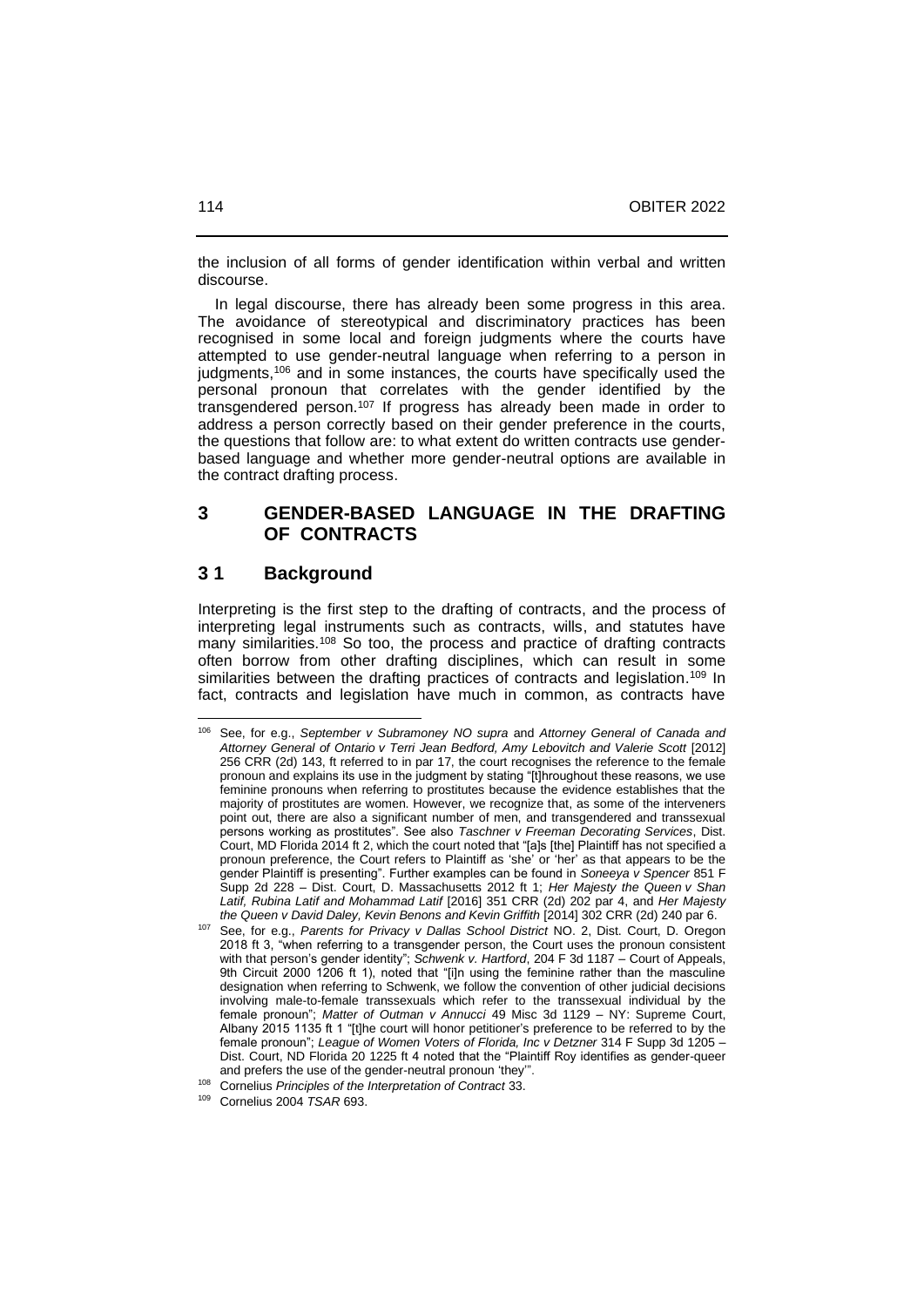been described as a form of self-regulation, which creates *ad hoc* legislation between the contracting parties.<sup>110</sup> Therefore, contracts can be viewed as a form of personal and individualised legislation between contracting parties. <sup>111</sup> Considering the similarities between the legal instruments of statutes and that of contracts, it seems natural that, at least some aspects of contract drafting will find similarity with the legislative drafting approach. It is on this basis that certain answers in the gender-neutral approaches within contractual documents may be found in considering the equivalent legislative approach.

 Legislation, like many other forms of written discourse, has in the past suffered from gendered language usage. Yet, with the introduction of the Constitution, there have been positive steps towards inclusive legal language used both within the Constitution itself and various other statutes.<sup>112</sup> Take, for instance, the interim Constitution has been the forerunner in changing old drafting approaches, as highlighted in the *President of the Republic of South Africa v Hugo*. 113

 The court highlighted that historically legislative drafting styles used that of masculine gender. <sup>114</sup> Moreover, section 6(*a*) of the Interpretation Act of 1957 gave effect to such gender-based drafting approaches.<sup>115</sup> In fact, the need for more inclusive language usage was recognised by the South African Law Reform Commission, in their discussion paper on the revision of the Interpretation Act of 1957.<sup>116</sup> What is of interest is that the South African Law Reform Commission recognised that male-dominated language could be regarded as sexist and that gender-neutral language should recognise both the male and female genders.<sup>117</sup>

 On the other hand, the written contract may use both the binary genders as well as a non-binary gender, however, such non-binary gender usage often refers to a juristic person or legal entities that hold no gender.<sup>118</sup> Nonbinary genders in this context are generally referred to as "it" in the singular, or "they" in the plural in the contractual setting. Yet, this does not, in itself, satisfactorily address the possible wider gender identification of non-binaries

<sup>110</sup> Cornelius *Principles of the Interpretation of Contract* 35; Cornelius 2004 *TSAR* 693.

<sup>111</sup> Cornelius 2004 *TSAR* 693, notes that contracts (as well as other legal instruments) "are indispensable sources, not only for creating, but also for ascertaining modern law and legal relations".

<sup>112</sup> See, for e.g., s 9 of the Bill of Rights.

<sup>113</sup> *President of the Republic of South Africa v Hugo* 1997 (1) SACR 567 (CC) 597F‒G.

<sup>114</sup> *Ibid*.

<sup>115</sup> *Ibid.*

<sup>&</sup>lt;sup>116</sup> See The South African Law Reform Commission "Review of the Interpretation Act 33 of 1957" Discussion Paper 12 Project 25 [https://www.justice.gov.za/Salrc/dpapers/dp112\\_](https://www.justice.gov.za/Salrc/dpapers/dp112_%20interpretation.pdf)  [interpretation.pdf](https://www.justice.gov.za/Salrc/dpapers/dp112_%20interpretation.pdf) (accessed 2021-01-11). See also Hofman "Comments on the South African Law Reform Commission's Draft Interpretation of Legislation Bill" 2007 124 *SALJ* 479.

<sup>117</sup> The South African Law Reform Commission "interpretation.pdf par 30.

<sup>118</sup> LAWSA Vol 10(2) 2ed (2005) 392. Take for e.g., *Barclays Zimbabwe Nominees (Pvt) Ltd v Black* 1990 (4) SA 720 (A), where the court noted "[t]he use of the pronoun 'his' again suggests a natural person" when assessing the concept of private person under s 7 of the Criminal Procedure Act 51 of 1977.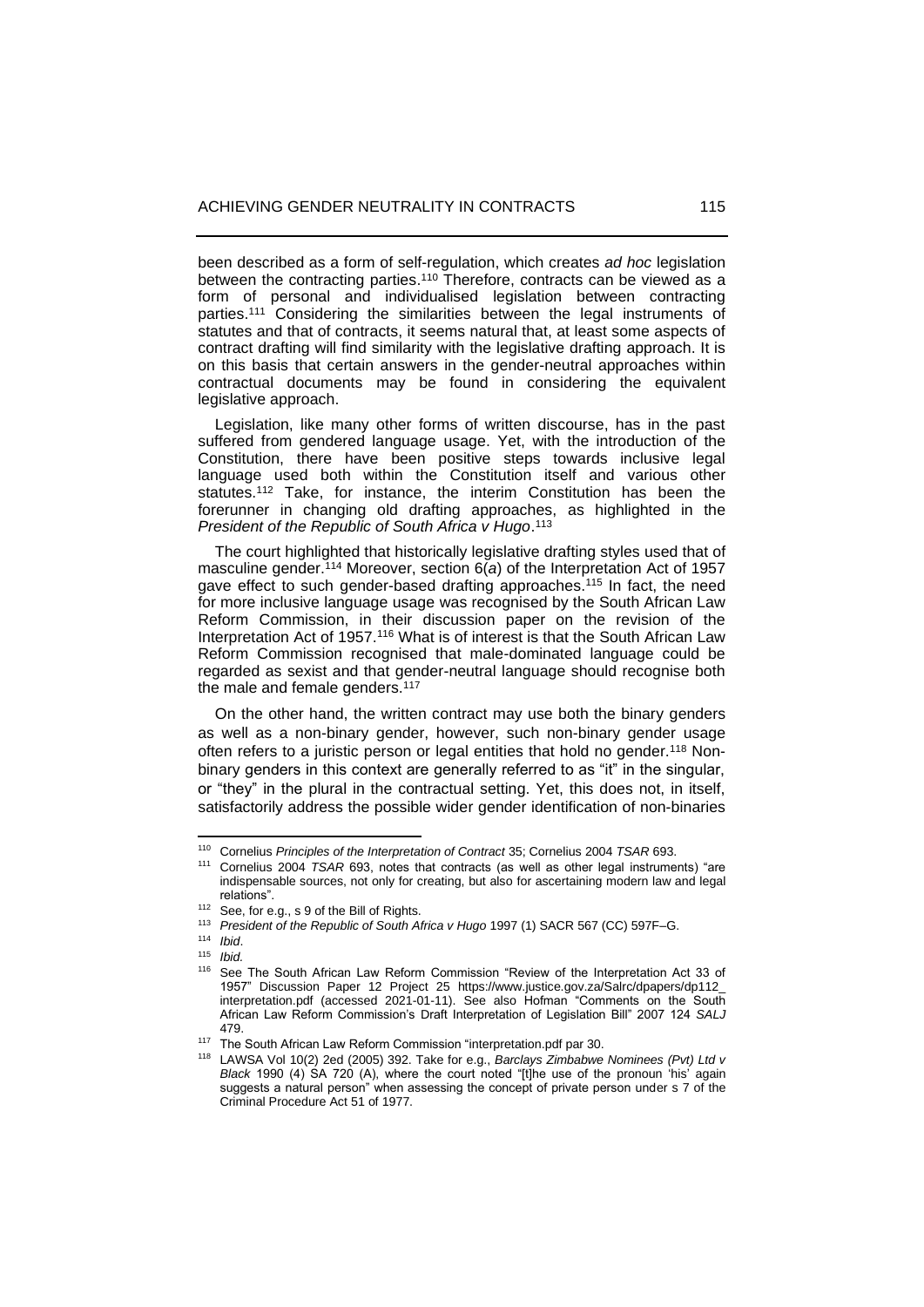within the written contract. Other than for formalities required for certain specific contracts, there exist no legislative interventions that would regulate how contracts are drafted. The closest link to non-gendered language appears in the use of plain language in consumer contracts, but even in such instances little to no guidelines have been provided to draft contracts in gender-neutral language.<sup>119</sup> Yet, gendered language is still used within contracts and can generally be found either in the interpretation clause, citing the parties, or the use of definitions. These aspects are discussed in the sections that follow and, where necessary, draw the comparative position of legislative and other legal instruments to highlight genderedlanguage practices that persist within the drafting of contracts.

## **3 2 Interpretation clauses**

The correct use of gendered language terms when drafting a legal instrument was illustrated in the case of *Absa Bank Ltd v Botha*, <sup>120</sup> where the incorrect use of a gendered pronoun had serious consequences in a summary judgment application. The affidavit used in the application referred to a female deponent, whilst the commissioner of oaths stamp referred to a male deponent (in having used a masculine pronoun). The court found that this discrepancy was inconsistent with the requirements of the Uniform Rules of court.<sup>121</sup> This case highlights a relatively common occurrence in legal instruments, and although it is not possible in affidavits, other legal instruments, such as contracts, wills, and even statutes, may attempt to avoid pronoun errors through an interpretation clause.

 The process of interpretation between legal instruments such as contracts and statutes have some similarity in this regard<sup>122</sup> and often incorporate an interpretation clause. Many contractual interpretation clauses may mirror the wording found in section 6 of the Interpretation Act of 1957, which reads:<sup>123</sup>

"Gender and Number

In every law, unless the contrary intention appears–

- (a) words importing the masculine gender include females; and
- (b) words in the singular number include the plural, and words in the plural number include the singular."

The Interpretation Act provides that should a statute refer to a male word then such a word would include a female equivalent. <sup>124</sup> Yet, the specific words used in section 6(*a*) may, in itself, be indicative of male-dominated language as highlighted in *President of the Republic of South Africa v* 

<sup>119</sup> See, for e.g., s 22 of the Consumer Protection Act 68 of 2008.

<sup>120</sup> *Absa Bank Ltd v Botha NO* [2016] JOL 37101 (GNP).

<sup>121</sup> Rule 32(2). See also a similar case of *Oosthuizen v Steyn* 2020 JDR 0867 (GP).

<sup>122</sup> Cornelius *Principles of the Interpretation of Contract* 33; Cornelius 2004 *TSAR* 693.

<sup>123</sup> 33 of 1957.

<sup>124</sup> See, for e.g., *Her Majesty the Queen v Jason Michael Cornell* [2009] 192 CRR (2d) 41 par 35.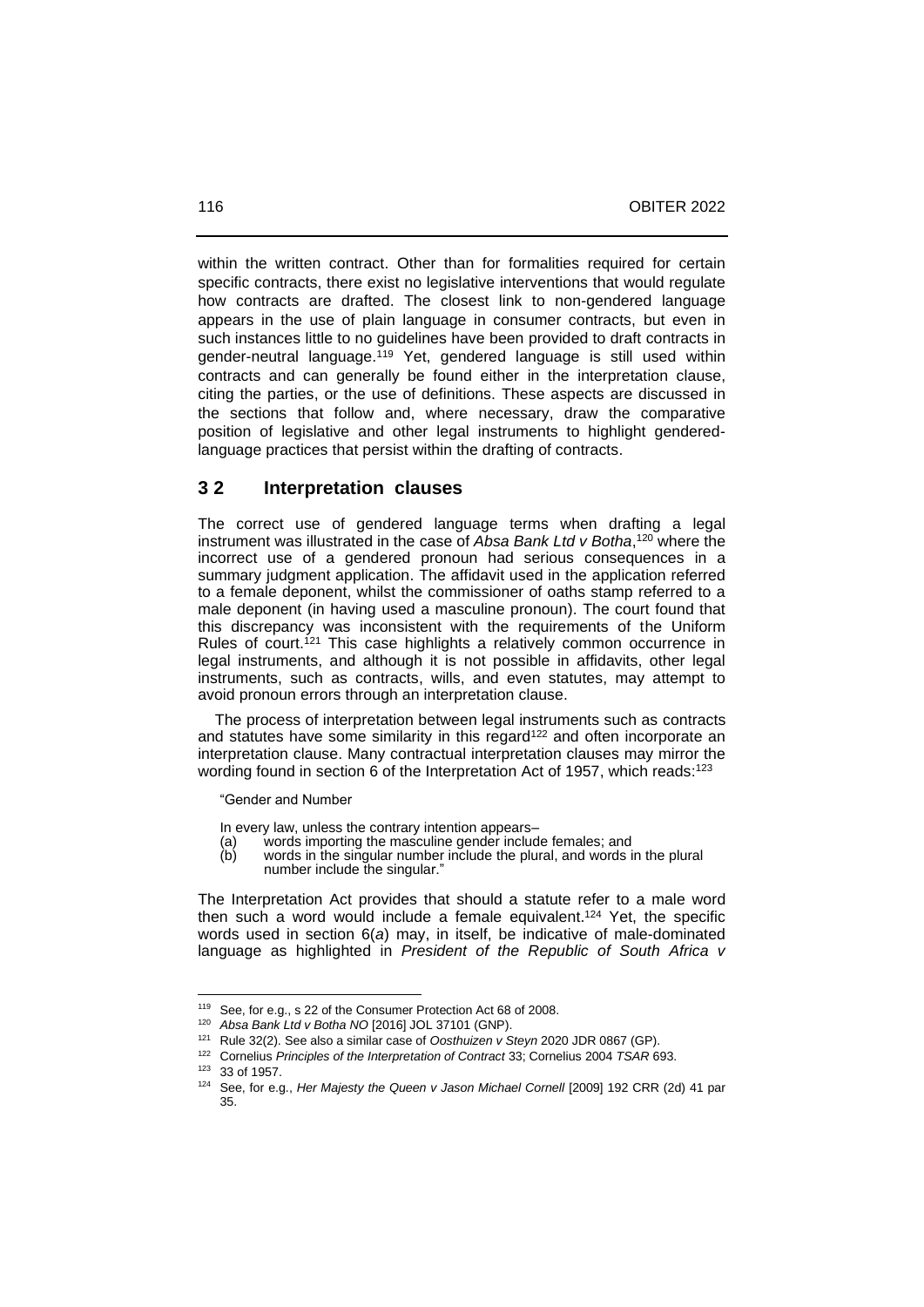*Hugo*. <sup>125</sup> The words "masculine gender" in section 6(*a*) can generally be defined as "having qualities appropriate to or normally associated with men".<sup>126</sup> This could also mean that it is the male form of the word "of, relating to, or constituting the gender that ordinarily includes most words or grammatical forms referring to males". <sup>127</sup> However, the words that follow in section 6(*a*) refer to "females", and one would have expected to find the equivalent of "feminine gender" rather than "females" in the Interpretation Act. Notwithstanding the incorrect language used to denote the female gender, it does appear that the legislature intended to equalise the differences in language usage of both males and females,<sup>128</sup> but in doing so failed to recognise non-binary genders. Therefore, in its current form, section 6(*a*) only recognises the traditional binary classification of male and female. The South African Law Reform Commission noted that "the enactment of legislation in masculine language has been perceived as contributing to the perpetuation of a male-oriented society in which women are seen as having a lower status and value". 129

 In September 2006 the South African Law Reform Commission embarked on a statutory review of the Interpretation Act.<sup>130</sup> The purpose was to consider whether there was a need to update the Act to align with the Constitution and to avoid unintentionally discriminating based on gender. Although there has been some criticism raised in the proposed approach of the South African Law Reform Commission (being formalistic and adopting an approach of codifying the process of interpretation),<sup>131</sup> there are certainly elements of the Interpretation of Legislation Bill of 2006 that is conducive to more inclusive language and interpretation of legislation. Take, for instance, the South African Law Reform Commission recommended that section 6(*a*) of the Interpretation Act would be updated and incorporated into section 28 of the Interpretation of Legislation Bill which would read as follows: "In any legislation a word denoting the masculine, feminine or neuter gender includes the other genders".<sup>132</sup> This amendment would then recognise that gender is not limited to binary gender classification but references neuter gender classifications as well. Until promulgated, the binary classification in section 6(*a*) of the Interpretation Act remains.

<sup>125</sup> *Supra* 597F‒G.

<sup>126</sup> Merriam-Webster Dictionary "Definition of Masculine" (undated) [https://www.merriam](https://www.merriam-webster.com/dictionary/masculine)[webster.com/dictionary/masculine](https://www.merriam-webster.com/dictionary/masculine) (accessed 2019-02-15).

<sup>127</sup> *Ibid*.

<sup>128</sup> The South African Law Reform Commission [https://www.justice.gov.za/Salrc/dpapers/](https://www.justice.gov.za/Salrc/dpapers/%20dp112_)  [dp112\\_in](https://www.justice.gov.za/Salrc/dpapers/%20dp112_)terpretation.pdf par 6.27, noted that the language used could be reflective of the view that it is "acceptable for woman to be subsumed within men linguistically. See also Burger *A Guide to Legislative Drafting in South Africa* 71.

<sup>129</sup> The South African Law Reform Commission [https://www.justice.gov.za/Salrc/dpapers/](https://www.justice.gov.za/Salrc/dpapers/%20dp112_)  [dp112\\_in](https://www.justice.gov.za/Salrc/dpapers/%20dp112_)terpretation.pdf par 6.27.

<sup>130</sup> The South African Law Reform Commission [https://www.justice.gov.za/Salrc/dpapers/](https://www.justice.gov.za/Salrc/dpapers/%20dp112_)  [dp112\\_in](https://www.justice.gov.za/Salrc/dpapers/%20dp112_)terpretation.pdf.

<sup>131</sup> See, for e.g., Le Roux "The Law Reform Commission's Proposed Interpretation of Legislation Bill: Critical Comments" 2007 22 *SA Public Law* 520-531.

<sup>132</sup> The South African Law Reform Commission [https://www.justice.gov.za/Salrc/dpapers/](https://www.justice.gov.za/Salrc/dpapers/%20dp112_)  dp112 interpretation.pdf par 6.40.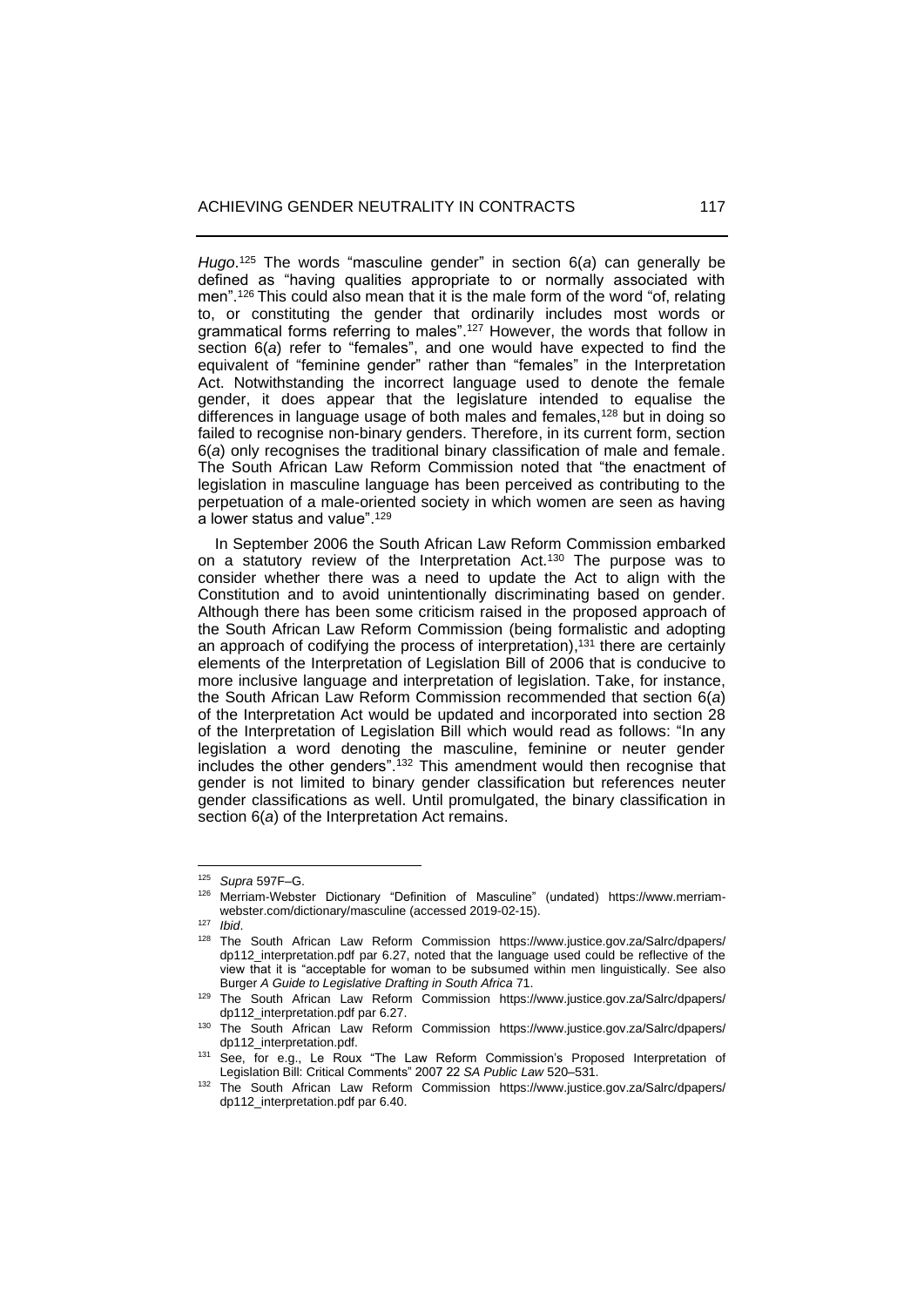Notwithstanding the proposed amendments made through the Interpretation of Legislation Bill, an argument can still be made that, irrespective of the amendments, such changes may not have the consequence of altering the drafting methodology employed in legislation. 133 One could still argue that should the drafting of statutes remain the same without considering the use of gendered language in the legislation itself, the interpretation provisions found in section 6(*a*) of the Interpretation Act and section 28 of the Interpretation of Legislation Bill could serve as a convenient "way out" for drafters to justify the continued use of exclusionary language and thereby creating a false form of gender-neutrality.<sup>134</sup> Therefore, the statute itself should ideally use gender-neutral language, as seen in examples like *S v Jordan,*<sup>135</sup> where the court found that the language of the Sexual Offences Act was set in a gender-neutral manner, therefore there was no unfair discrimination based on gender.<sup>136</sup> Other examples of genderneutral legislation can be found in the words "spouse" in the Intestate Succession Act,<sup>137</sup> and the word "survivor" in the Maintenance of Surviving Spouses Act.<sup>138</sup> Having said this, the use of language in legislation in a gender-neutral manner does not in itself mean that there is no discrimination. The circumstances of every particular matter must be assessed to ascertain whether discrimination does indeed exist.<sup>139</sup>

 The legislative interpretation and drafting principles can be extrapolated to apply to contracts. After all, contracts are considered to be a form of *ad hoc* legislation between the contracting parties,<sup>140</sup> and thereby bear some resemblance in their drafting and interpretative approaches. In fact, many contracts already include similar language characteristics as found in section 6(*a*) of the Interpretation Act. However, the proposed wording in section 28 of the Interpretation of Legislation Bill may serve as a better guide to contract drafters to address both binary and non-binary genders in the expressed terms of written contracts. Hutchison and Pretorius, albeit a wordier alternative, provides for a similar gist to section 28 of the Interpretation of Legislation Bill and uses the following interpretation clause: 141

"In this Agreement, unless expressly stated otherwise or where the context indicates otherwise, words in the singular shall also mean the plural and vice versa, words in the masculine also mean the feminine and the neuter and vice

<sup>133</sup> Constanza "Gender Neutral Drafting: Gender Equality or an Unnecessary Burden" 2018 5(1) *IALS Student Law Review* 34 34.

<sup>134</sup> Constanza 2018 *IALS Student Law Review* 34. See also the example in Burger *A Guide to Legislative Drafting in South Africa* 71, in which the author highlights the argument that the use of "he" would consequently also mean the female gender. Therefore, some may argue that there is no need to change in the usage of the masculine pronoun in legislative drafting.

<sup>135</sup> [2002 \(6\) SA 642](https://0-jutastat-juta-co-za.ujlink.uj.ac.za/nxt/foliolinks.asp?f=xhitlist&xhitlist_x=Advanced&xhitlist_vpc=first&xhitlist_xsl=querylink.xsl&xhitlist_sel=title;path;content-type;home-title&xhitlist_d=%7bsalr%7d&xhitlist_q=%5bfield%20folio-destination-name:%27026642%27%5d&xhitlist_md=target-id=0-0-0-11679) (CC).

<sup>136</sup> See also Jagwanth "Expanding Equality" 2005 *Acta Juridica* 131 135, which notes that the nature of the sex trade is of such a nature that it is likely that indirect discrimination could be prevalent.

 $137$  81 of 1987

<sup>138</sup> [27 of 1990.](https://0-jutastat-juta-co-za.ujlink.uj.ac.za/nxt/foliolinks.asp?f=xhitlist&xhitlist_x=Advanced&xhitlist_vpc=first&xhitlist_xsl=querylink.xsl&xhitlist_sel=title;path;content-type;home-title&xhitlist_d=%7bstatreg%7d&xhitlist_q=%5bfield%20folio-destination-name:%27a27of1990%27%5d&xhitlist_md=target-id=0-0-0-381251)

<sup>139</sup> *Daniels v Campbell* 2004 (7) BCLR 735 (CC) par 21‒22; Jagwanth 2005 *Acta Juridica* 135.

<sup>140</sup> Cornelius *Principles of the Interpretation of Contract* 35.

<sup>141</sup> Hutchison and Pretorius *The Law of Contract in South Africa* (2017) 415.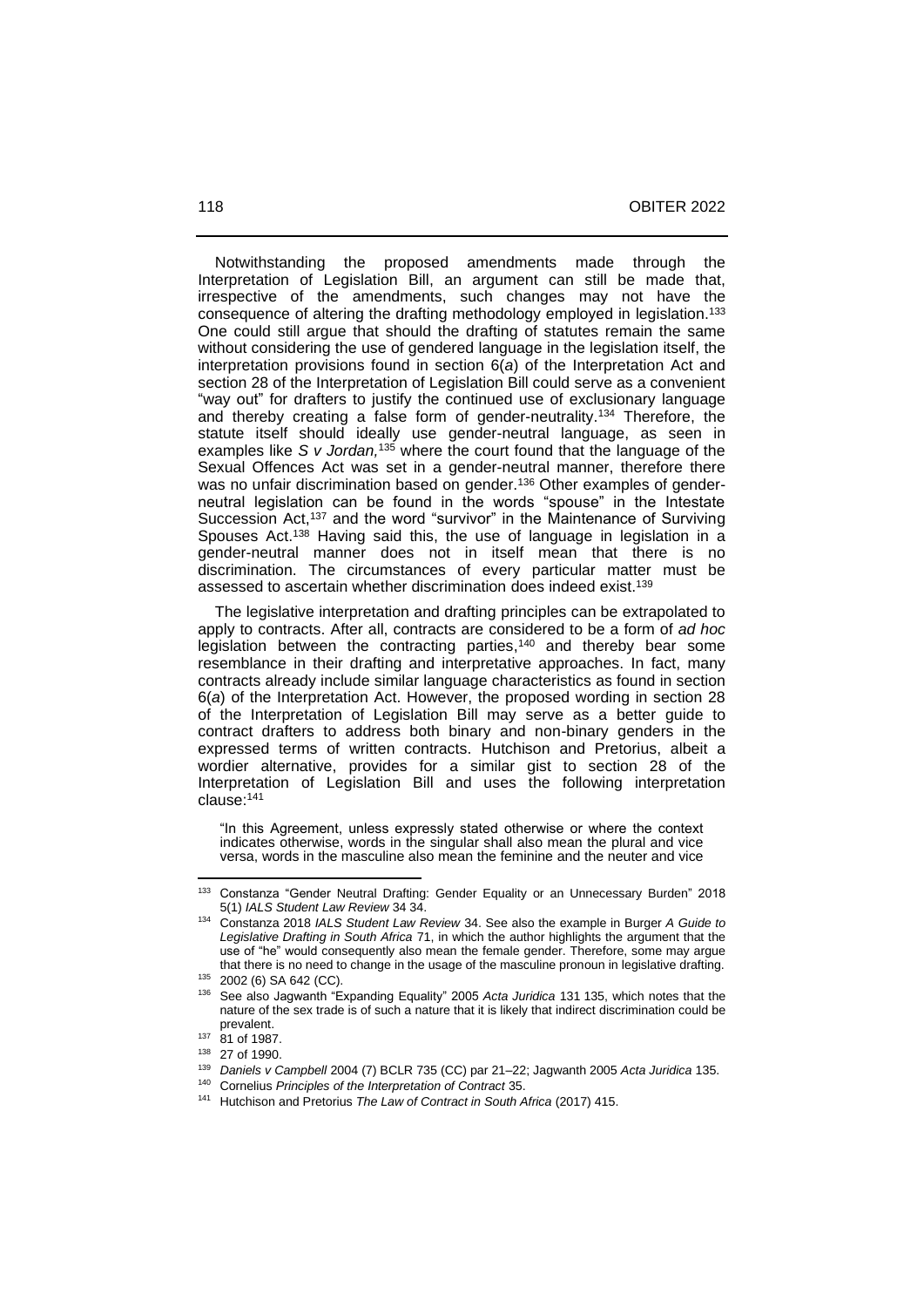versa, and words referring to a natural person shall include a reference to a body corporate and vice versa."

Both the Interpretation of Legislation Bill and Hutchison and Pretorius still persist in referring to males and females. To achieve true gender neutrality, reference to binary-gender roles could be removed completely, and likely the most gender-neutral alternatives to the interpretation clause in contracts could read "unless the context shows otherwise, an expression which represents any gender includes the other genders".<sup>142</sup>

### **3 3 Citing parties and the use of definitions**

The citation of the contracting parties is another element of a contract where gender-specific language may be used. One drafting technique to identify the contracting parties is not only to cite the contracting party but also to define the contracting parties, which may be generally useful for referring to a term or even the contracting party within a contract. In some instances, drafters, especially in older precedence, may mirror citation practices in court documents and processes when referring to a contracting party. This should be avoided, as it serves little purpose in a contract where the main purpose of referring to a party is the identification of a contracting party. The citation of parties in the content of pleadings are different and are regulated by rule 5(4) of the Magistrate Courts Act Rule and rule 17(4) of the High Court Uniform Rules, which are nearly identical in substance. In essence, both rules require the full name, gender, occupation, place of residence or business, and capacity to be included in the pleading.<sup>143</sup>

 As such, court pleadings require the use of an individual's gender to be included in such documents. <sup>144</sup> This approach is sometimes adopted in contracts to describe the contracting parties. However, there is no need to include a person's gender in a contract at all, as only the identity of the contracting parties needs to be included in a contract. As the inclusion of a person's gender in contracts is not a requirement, nor does it add any further value in identifying the contracting party, it serves no purpose to include gender as part of the party descriptor in a contract. Therefore, it is submitted that the use of gender in referring to a party in a contract may, in most instances, be excluded to achieve a more gender-neutral language approach in the drafting of contracts.

# **4 CONTRACTUAL LANGUAGE FRAMEWORK**

Drafting styles in written discourse are inherently subjective.<sup>145</sup> Yet, there are sometimes better ways of approaching drafting.<sup>146</sup> The plain language movement is renowned for best drafting practices in achieving effective

<sup>142</sup> Clause obtained LexisNexis Online Forms and Precedence *Sale of Business – Precedent 1* (accessed 2021-02-05).

<sup>143</sup> Harms *Amler's Precedents of Pleadings* 9ed (2018).

<sup>144</sup> See, for e.g., Van Blerk *Legal Drafting Civil Proceedings* (2014) 12.

<sup>145</sup> See, for e.g., Hofman 2007 *SALJ* 485.

<sup>146</sup> Adapted from SJ Cornelius' saying used in his drafting of contract lectures.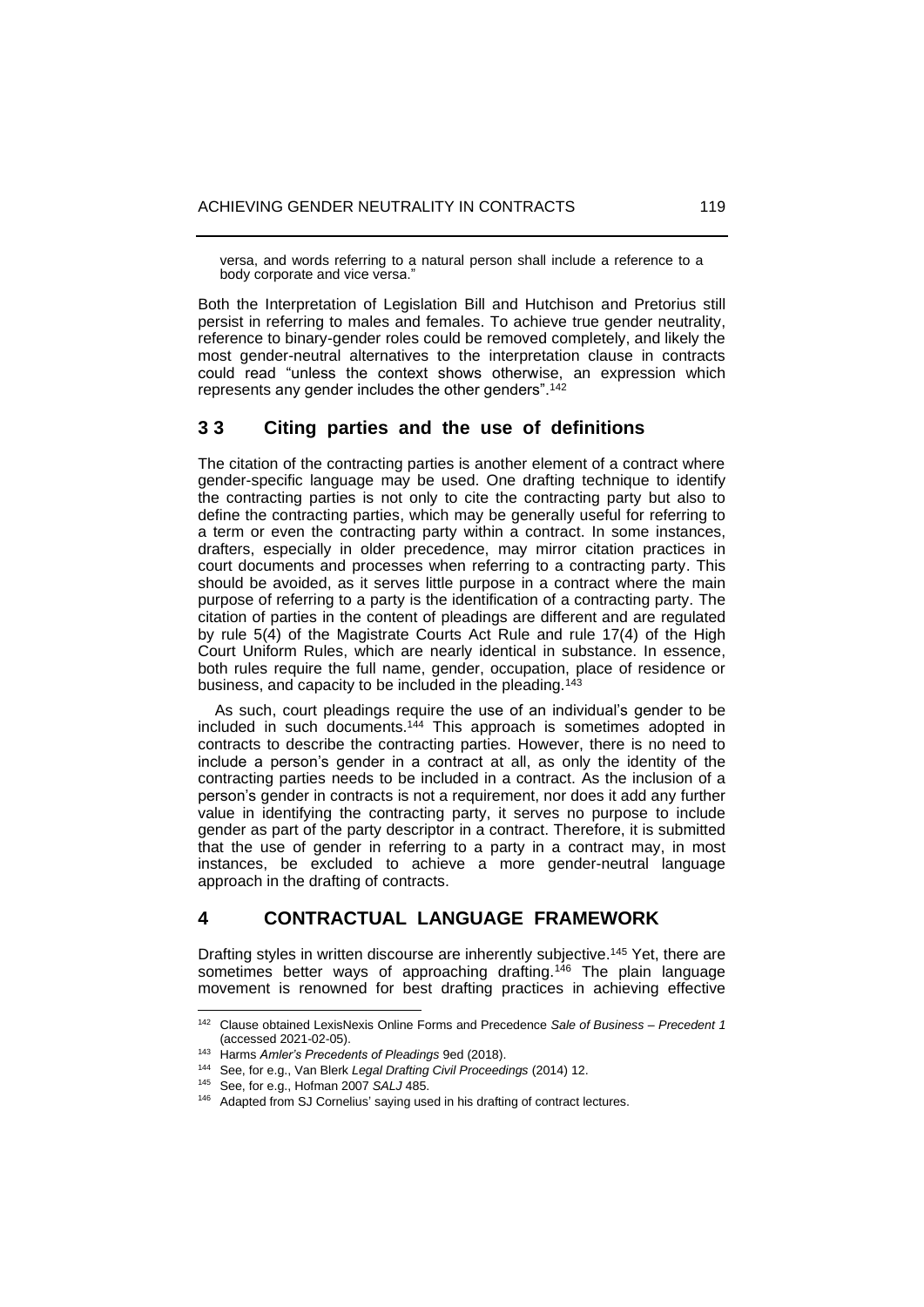communication. The use of readability indexes will often indicate how easy or hard a text is to read as well as the appropriateness of the language in relation to the intended audience.<sup>147</sup> To achieve gender-neutral language in the drafting of contracts, specific mechanisms concerning language usage within the contract construction should be considered.

 As a starting point, the contract drafter should establish the contracting party's gender preference and reflect such a preference in the contract. Without first establishing the individual party's personal preferences, the correct use of the personal pronoun and other gendered terms is near impossible.<sup>148</sup> Some contracts employ other more inclusive approaches in using the male and female alternatives such as "his or her" or "his/her" in contracts.<sup>149</sup> Unfortunately, such an approach only recognises binary genders and all but ignores the non-binary gender classification. Therefore, it is recommended that such language be avoided and rather consider the actual gender preferences of the contracting parties.

 The use of correct gender-based language could be adapted in bespoke contracts, however, in instances of standard contracts it may be best to employ gender-neutral language and techniques to ensure inclusivity of all members of society and consumer groups. To achieve such genderneutrality in contracts the following mechanisms could be adopted:

- (i) The contract drafter should not blindly use precedence (whether that be for a contract or a specific clause) without first consciously considering the language usage. <sup>150</sup> Any gender-based language should be amended to gender-neutral language, alternatively, the individual's gender preference should be established before embarking on the changes to the contract.
- (ii) The interpretation clause within a contract should employ such language to be inclusive of all genders and must not be limited to binary genders only. In this regard, the language suggested by the South African Law Reform Commission relating to section 28 of the Interpretation of Legislation Bill model for contractual interpretation clauses could be adopted in the contract, or even more generic, neutral alternatives. 151
- (iii) The contract drafters should avoid following the approach used in civil litigation in citing a person's gender when describing contracting parties. There is no legal requirement for contracts to identify whether a contracting party is male or female and omitting a person's gender will not impact the validity of the contract.<sup>152</sup>

<sup>147</sup> Hofman 2017 *SALJ* 485.

<sup>&</sup>lt;sup>148</sup> In Barker *The Drafting of Wills* 19–20, the process of understanding the client in the process of drafting a will is highlighted. Similarly, the process of understanding the contracting of the parties involved is important to address any gender preferences.

<sup>&</sup>lt;sup>149</sup> The court in *Petersen v Master of the High Court, Cape Town* [2006] JOL 17358 (C), noted that the use of "his or her" in a will could indicate the use of pre-printed or pre-prepared documents.

<sup>150</sup> Van Blerk *Legal Drafting Civil Proceedings* 1.

<sup>151</sup> See heading 3.1 (above).

<sup>&</sup>lt;sup>152</sup> See heading 3.2 (above).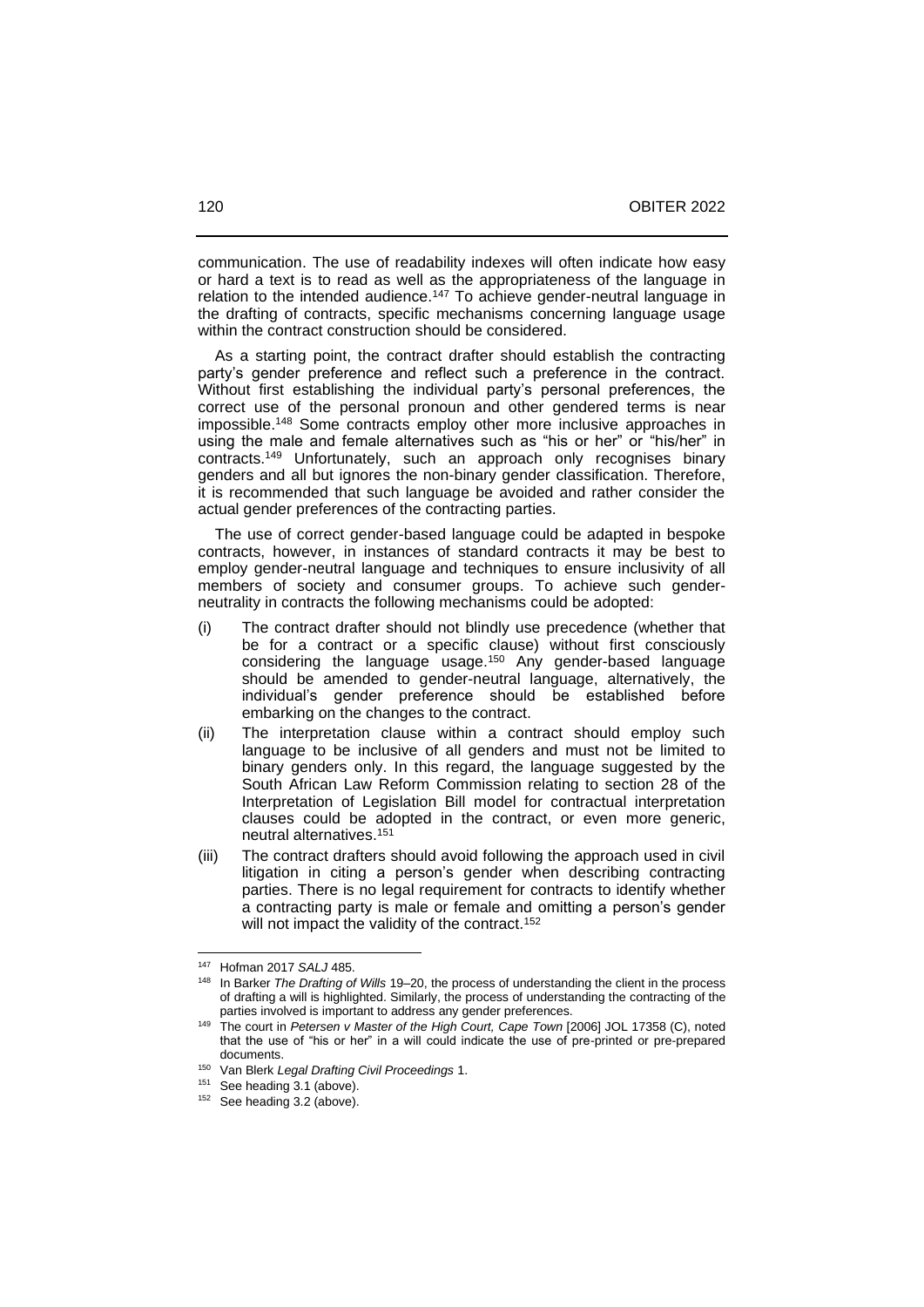(iv) In instances where a standard contract is used, gender-neutrality can be achieved by using second-person personal pronouns as advocated by the plain language movement which uses words such as "you", "your" or "their" and "our" to speak directly to the reader of the contract. 153

 Notwithstanding point (iv) above, there may be instances where the second personal pronoun is simply inappropriate to use in a contract. In such an instance certain alternative techniques could be employed to achieve gender-neutral language within a contract, these being:

- (i) Instead of using gender-based language, the contract drafter could use "they" (and other grammatical forms such as "them", "themselves", and "their") to refer to indefinite pronouns and singular nouns. 154
- (ii) The contract drafter could also replace the masculine pronoun with an article. 155
- (iii) Instead of using one of the genders exclusively, the contract drafter could use both pronouns "he" and "she" at the same time within the document, such as "s/he". <sup>156</sup> Although this seems to be an elegant solution, it would not accommodate all members of the transgender community who simply do not identify with binary genders. On this basis, this approach is limiting and still is, at its core, the use of exclusionary language.
- (iv) Neutral words or phrases such as "person", "any person", "every person" or "no person" could be used to ensure that focus is not placed on a specific gender.<sup>157</sup> In some instances, it is suggested that the word "it" be used as a gender-neutral pronoun.<sup>158</sup>
- (v) In some instances, the sentence could be rewritten to completely eliminate the pronoun. 159
- (vi) Although discouraged in the plain language movement, the use of the passive voice could in certain instances eliminate the need for a gendered pronoun.<sup>160</sup>

 $153$  The use of such pronouns can often result in ambiguity as to whether the pronoun refers to the singular or plural, as was mentioned in passing in the case of *Rex v Rautenbach* 1949 (1) SA 135 (A) 147.

<sup>154</sup> Canadian Department of Justice on Legastics "Gender Neutral Language" (undated) <https://canada.justice.gc.ca/eng/rp-pr/csj-sjc/legis-redact/legistics/p1p15.html> (accessed 2019-02-16). See also Benatar "Sexist Language: Alternatives to the Alternatives" 2005 19(1) *Public Affairs Quarterly* 1 5.

<sup>155</sup> *Ibid*.

<sup>156</sup> Foertsch and Gernsbacher 1997 *Psychological Science* 106; Canadian Department of on Legastics [https://canada.justice.gc.ca/eng/rp-pr/csj-sjc/legis](https://canada.justice.gc.ca/eng/rp-pr/csj-sjc/legis-redact/legistics/p1p15.html)[redact/legistics/p1p15.html.](https://canada.justice.gc.ca/eng/rp-pr/csj-sjc/legis-redact/legistics/p1p15.html) See also (author unknown) "More Ways to Write in Sex-Neutral Language" (October) 1986 12(4) *Commonwealth Law Bulletin* 1102 1103.

<sup>157</sup> Canadian Department of Justice on Legastics [https://canada.justice.gc.ca/eng/rp-pr/csj](https://canada.justice.gc.ca/eng/rp-pr/csj-sjc/legis-redact/legistics/p1p15.html)[sjc/legis-redact/legistics/p1p15.html.](https://canada.justice.gc.ca/eng/rp-pr/csj-sjc/legis-redact/legistics/p1p15.html)

<sup>158</sup> Schweikart 1998 *Women's Rights Law Reporter* 8. See also "More Ways to Write in Sex-Neutral Language" *Commonwealth Law Bulletin* 1103.

<sup>159</sup> Canadian Department of Justice on Legastics [https://canada.justice.gc.ca/eng/rp-pr/csj](https://canada.justice.gc.ca/eng/rp-pr/csj-sjc/legis-redact/legistics/p1p15.html)[sjc/legis-redact/legistics/p1p15.html;](https://canada.justice.gc.ca/eng/rp-pr/csj-sjc/legis-redact/legistics/p1p15.html) Fischer *University of San Francisco Law Review* 491.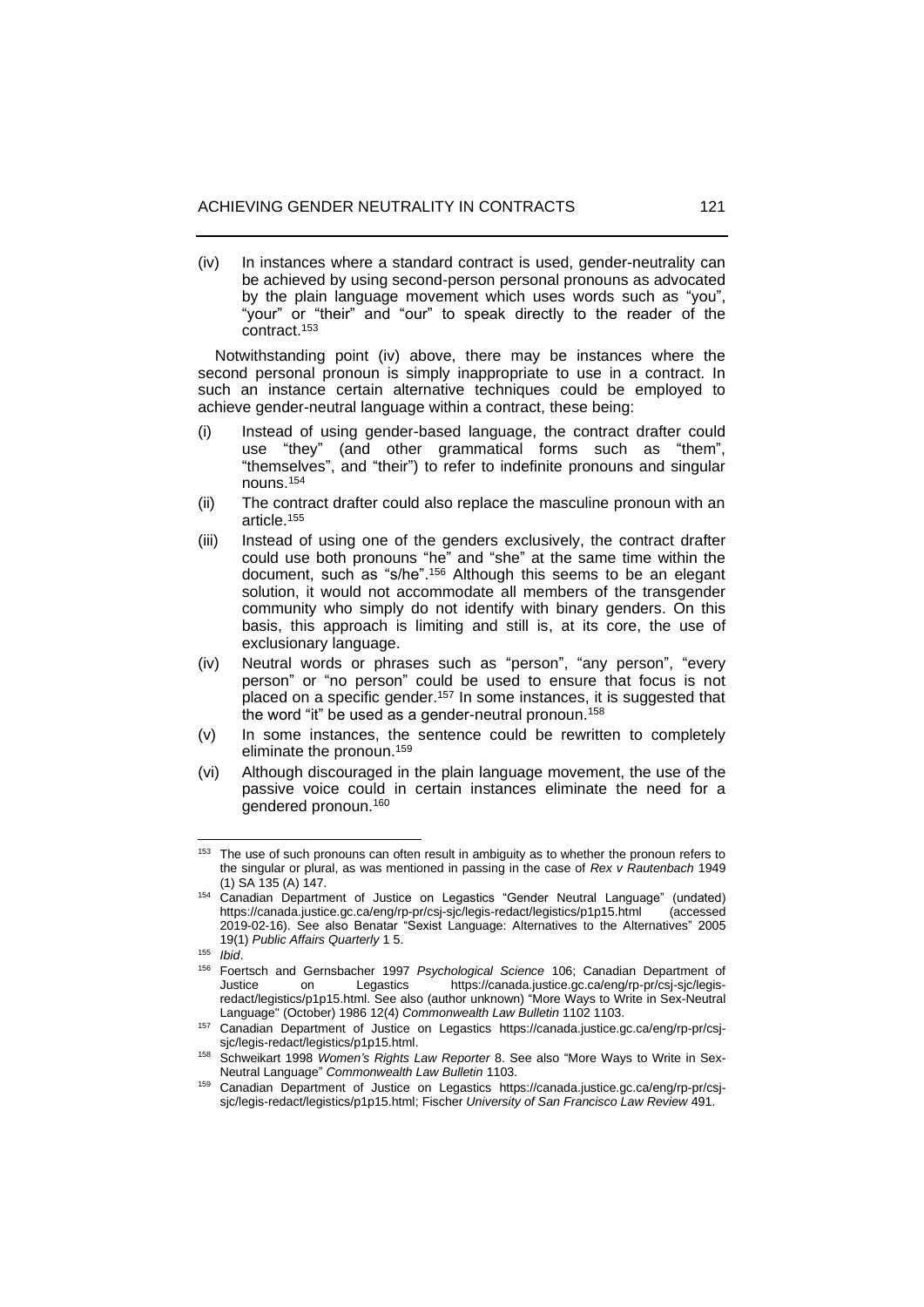(vii) A drafter could use a synonym to avoid the need for a gendered pronoun. <sup>161</sup> This is often achieved with the use of definitions and defined terms within the written contract.

 As language is fluid and evolving there cannot be a single set of language rules that are applicable in the drafting of contracts. Although there is no right or wrong way of drafting a contract, there are better ways of approaching it.<sup>162</sup> One could, therefore, state that a better way of drafting a contract is to recognise the dignity of all members of society and approach the drafting of a contract with gender-neutral language. Thereby, the legal space created by individual contractual engagements could be considered safe and dignified for all members of society regardless of their sexual orientation or their individual gender identification.

#### **5 CONCLUSION**

Society has, only fairly recently, seen another transformative shift in recognising non-binary genders. The legal framework, inclusive of the advent of the Constitution, has guaranteed equal treatment and rights to all members of society irrespective of their gender identification, sex, or sexual orientation. <sup>163</sup> Notwithstanding this, the language adopted in verbal and written discourse has, in many respects, yet to catch up with these developments to ensure a gender-neutral and inclusionary language usage that recognises all members of society.

 A person's gender identification can be linked to their very identity and consequently their dignity.<sup>164</sup> Dignity can then be described as conduct that supports "the recognition of and respect for the unique identity and expression of each individual".<sup>165</sup> The opportunity exists to ensure that all members of society are afforded a safe legal space to co-exist, which can only be achieved by the inclusionary language employed for both binary and non-binary genders. This can be accomplished by abandoning the historical practices of gender-based language and employing different contractual approaches and drafting techniques to achieve gender-neutrality within private contractual engagements.<sup>166</sup> After all, language usage is one of the tools of the legal profession,<sup>167</sup> and the contract drafter has a responsibility to ensure that the language used in a contract is clear and accurate, but also inclusionary.

 The reason for using exclusionary language in contracts could be summed up in the words of Barker who states that "the fundamental reason

<sup>&</sup>lt;sup>160</sup> Fischer 2009 *University of San Francisco Law Review* 491–492. See also (author unknown) *Commonwealth Law Bulletin* 1103.

<sup>&</sup>lt;sup>161</sup> Fischer 2009 University of San Francisco Law Review 491-492.

<sup>162</sup> A saying that Prof SJ Cornelius has used in his drafting of contracting lectures.

<sup>&</sup>lt;sup>163</sup> See s 9 of the Constitution.

<sup>164</sup> See Botha 2009 25 *SAJHR* 1 2, which describes that a person's dignity is central to that of the right to equality.

<sup>165</sup> *September v Subramoney NO supra* 952.

<sup>&</sup>lt;sup>166</sup> See heading 4 (above).

<sup>167</sup> Burger *A Guide to Legislative Drafting in South Africa* 1.